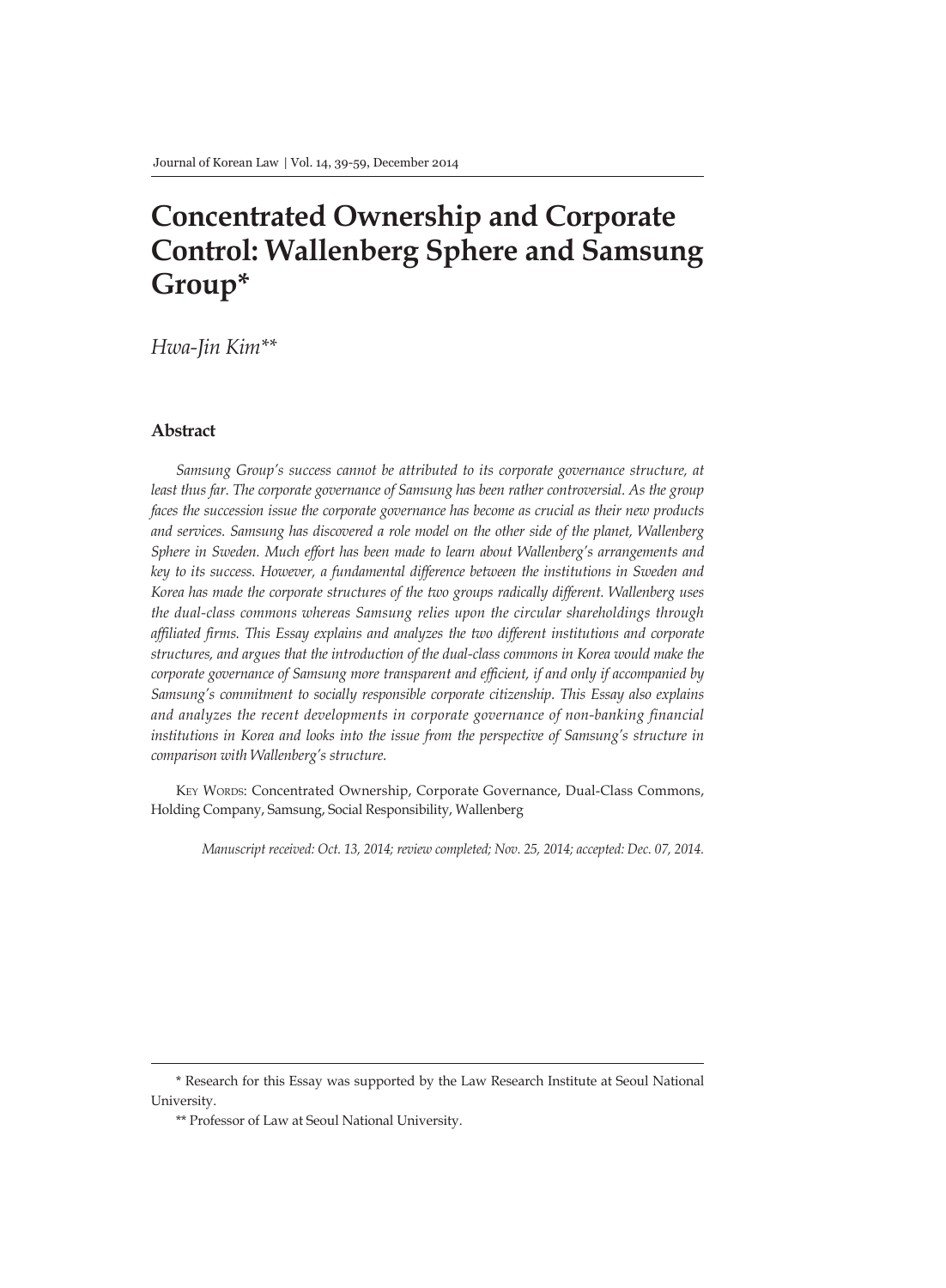# **I. Introduction**

The Wallenberg Sphere of Sweden and Samsung Group of Korea share many things in common. Both are the flagship business conglomerates in their respective countries, significantly contributing to each nation's GDP.1) Both of them exercise substantial influence on the politics and society in their countries due to the sheer volume of their production capabilities and number of employees, suppliers and customers.

From the perspective of corporate governance, they are controlled by the members of a family through concentrated ownership and other legal and practical arrangements.<sup>2)</sup> For that reason, along with the economic power concentration concern, Wallenberg used to be, and Samsung has been highly controversial for many years. And perhaps for that reason again, the two groups of companies and their people in charge remain close to each other,<sup>3)</sup> having developed some sort of moral alliance and personal friendships. Given that Korea and Sweden historically were not closely related to each other, it is remarkable that Wallenberg's name has become quite recognizable in the Korean industry circle, and Samsung is responsible for it.

This Essay will explain and briefly analyze the corporate governance issues in the two groups from the perspective of comparative corporate

<sup>1)</sup> Samsung Group's some 60 companies, including Samsung Electronics and Samsung Life Insurance, accounted for 13% of Korea's GDP in 2011. *See* Simon Mundy and Song Jung-a, *Mighty Samsung Weighs Heavy on S. Korea*, Financial Times, Nov. 14, 2012, http:// www.ft.com/intl/cms/s/0/428f8538-248b-11e2-b38c-00144feabdc0.html#axzz3M2KroOGe. The Wallenbergs owned some 40% of the value of the listed companies in Sweden by the late 1990s. *See The Wallenbergs: Sweden's enduring business dynasty*, The Economist, Oct. 12, 2006, http://www.economist.com/node/8023389.

<sup>2)</sup> Concentrated ownership has been the hallmark of Asian and European firms. *See*  Concentrated Corporate Ownership (Randall K. Morck ed., 2000). But, current scholarship shows us that even in the United States the ownership of large firms is now highly concentrated, not with families but with institutional investors. *See* Ronald J. Gilson & Jeffrey N. Gordon, *The Agency Costs of Agency Capitalism: Activist Investors and the Revaluation of Governance Rights*, 113 Colum. L. Rev. 863 (2013); Clifford G. Holderness, *The Myth of Diffuse Ownership in the United States, 22 REVIEW OF FINANCIAL STUDIES 1377 (2007).* 

<sup>3)</sup> See Powerful Swedish Family Arrives in Korea for Conference, THE DONG-A ILBO, March 18, 2012, http://english.donga.com/srv/service.php3?biid=2012031922478.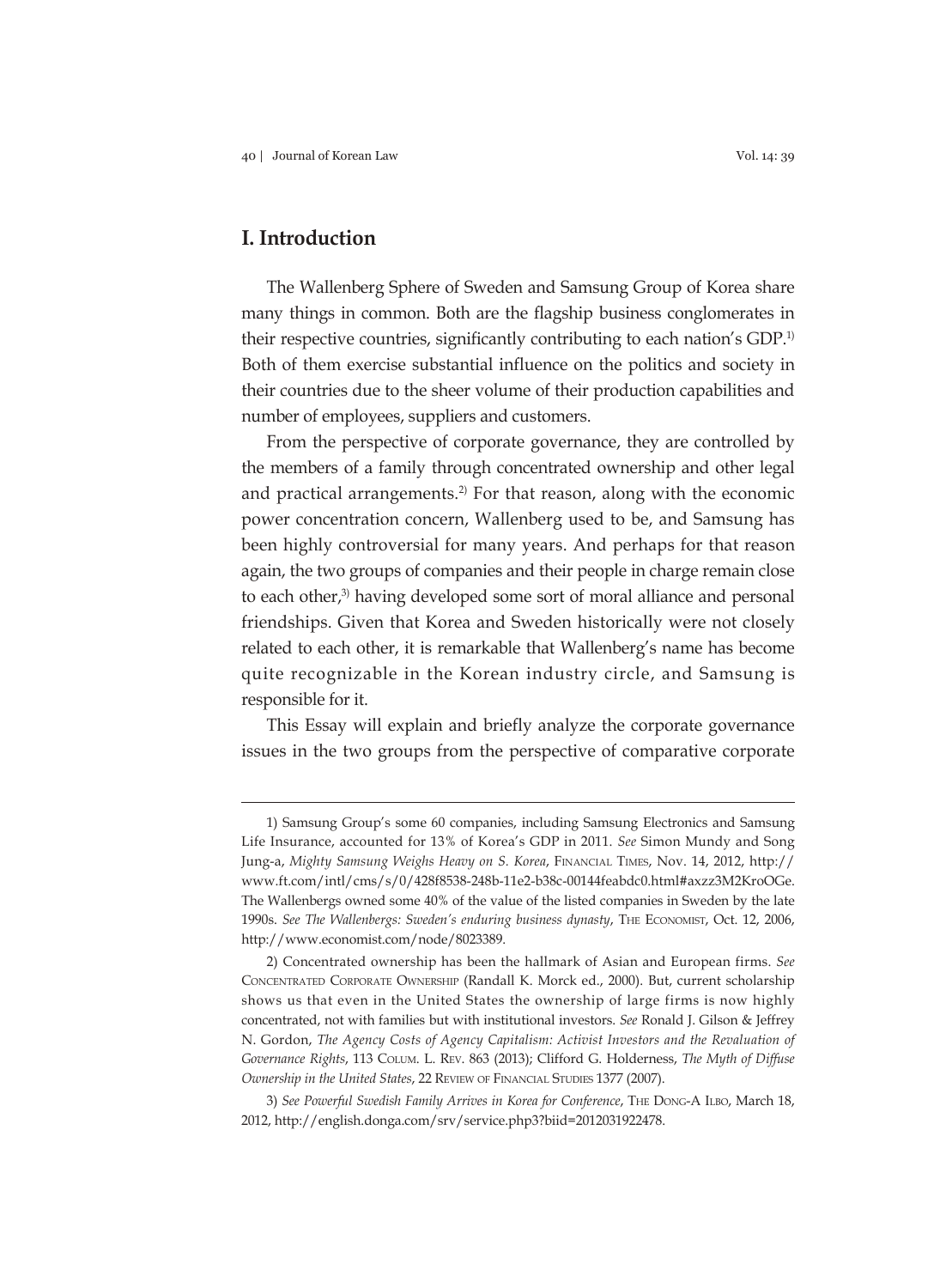law, practice, and finance. As a matter of fact, it is not a secret that Samsung regards Wallenberg as its model in corporate governance, control, and citizenship. In particular, Samsung is interested in learning the way Wallenberg managed the corporate social responsibility issue and family control succession problem. One of the keys to understanding Wallenberg's "secret of success" lies in Sweden's corporate governance institutions which currently are not available to Samsung as a Korean corporate group. This Essay will focus on those differences and propose some institutional and practical changes to Samsung as well as the Korean government.

# **II. The Wallenberg Model4)**

# *1. Corporate Structure*

The Swedish model of corporate governance gained much attention ever since the comparative corporate governance scholarship was born in the United States.5) Ronald Gilson is well known to be a big fan of the Swedish model. Gilson designated the Swedish model as an "efficient controlling shareholder system,"<sup>6)</sup> based obviously on the conventional wisdom that the controlling (minority) shareholder system<sup>7)</sup> was not efficient.

The hallmark of the Wallenberg corporate structure is its family control over the entire group of companies, including such giants as Ericsson, Scania and ABB, through the dual-class commons owned by Investor, the

<sup>4)</sup> For Wallenberg and Swedish economy in general, *see* Lennart Schön, An Economic History of Modern Sweden (2012).

<sup>5)</sup> *See, e.g.,* Ronald J. Gilson & Reinier Kraakman, *Investment Companies as Guardian*  Shareholders: The Place of the MSIC in the Corporate Governance Debate, 45 STAN. L. REV. 985 (1993). *See also* Peter Högfeldt, *The History and Politics of Corporate Ownership in Sweden*, *in* A History of Corporate Governance Around the World: Family Business Groups to Professional Managers 517 (2005).

<sup>6)</sup> *See* Ronald J. Gilson, *Controlling Shareholders and Corporate Governance: Complicating the Comparative Taxonomy*, 119 Harv. L. Rev. 1641 (2006).

<sup>7)</sup> For CMS (Controlling Minority Structure), *see* Lucian A. Bebchuk et al., *Stock Pyramids, Cross-Ownership, and Dual Class Equity*, *in* Concentrated Corporate Ownership, *supra* note 2, at 295.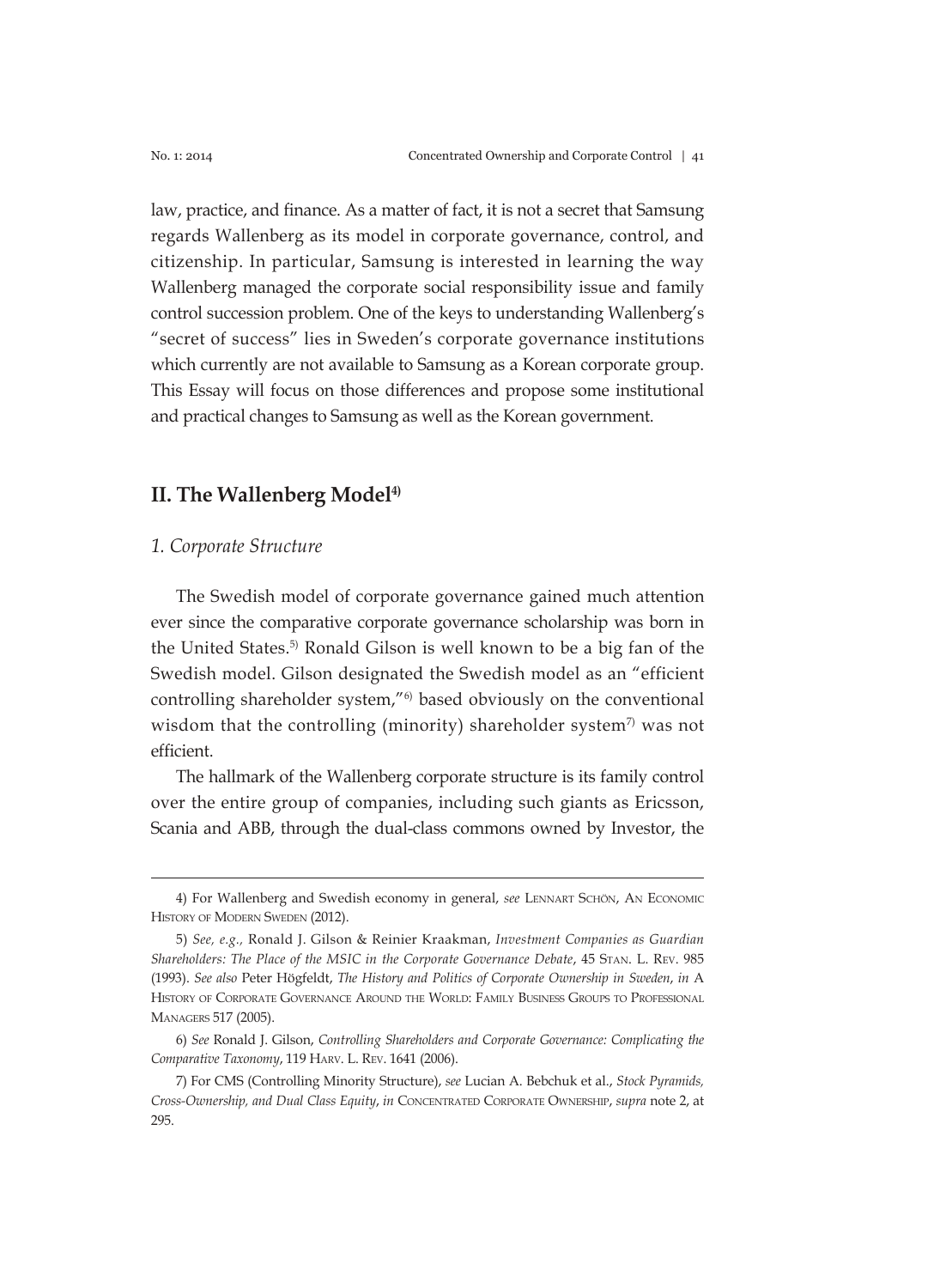main company. Investor, in turn, is owned by the Wallenberg Foundations at 22% in equity and 46% in votes. Gilson even calls the dual-class commons structure as the "Swedish capital structure." In the Swedish capital structure "the founders retained stock with many times the voting power of the class of common stock sold to the public."8) The Wallenberg family has maintained control over the group through an arrangement that creates huge discrepancy between their cash flow right and control right. Such a discrepancy typically is characterized as a sign of bad corporate governance by most scholarly opinions.<sup>9)</sup> However, the Wallenberg structure is an exception and accepted by the Swedish society largely due to Wallenberg's social commitments and lack of self-dealing and family members' entrenchment. The Wallenberg family controls and runs the businesses, but it does not "own" the franchise. No private benefit of control is known to be enjoyed by the family.

## *2. Corporate Citizenship*

Much has been written about Raoul Wallenberg, the Swedish version of Oskar Schindler, who rescued tens of thousands Jews in Nazi-occupied Hungary during the later stages of the Second World War.<sup>10)</sup> The story fits very well with the Wallenberg's image of a conglomerate that has consistently tried to resonate with the Swedish society as a socially responsible corporate citizen. The Wallenberg Foundations also extensively support scientific research, higher education and the arts in Sweden.

The Wallenberg concentrates on such major businesses as aerospace, machinery and telecommunications, leaving other areas of business to small enterprises.<sup>11)</sup> It also recognizes the labor union as partner, not party

<sup>8)</sup> *See* Gilson, *supra* note 6 at 1660.

<sup>9)</sup> *See, e.g.*, Stijn Claessens et al., *The Separation of Ownership and Control in East Asian Corporations*, 58 Journal of Financial Economics 81 (2000).

<sup>10)</sup> *See, e.g.,* Kati Marton, Wallenberg: The Incredible True Story of the Man Who Saved the Jews of Budapest (2011); Alex Kershaw, The Envoy: The Epic Rescue of the Last Jews of Europe in the Desperate Closing Months of World War II (2010).

<sup>11)</sup> In Korea, big business groups expanded into small areas such as bakeries, restaurants and grocery stores. The problem is that those businesses are regularly run by children or relatives of controlling-shareholder managers of the business groups. This created outrage in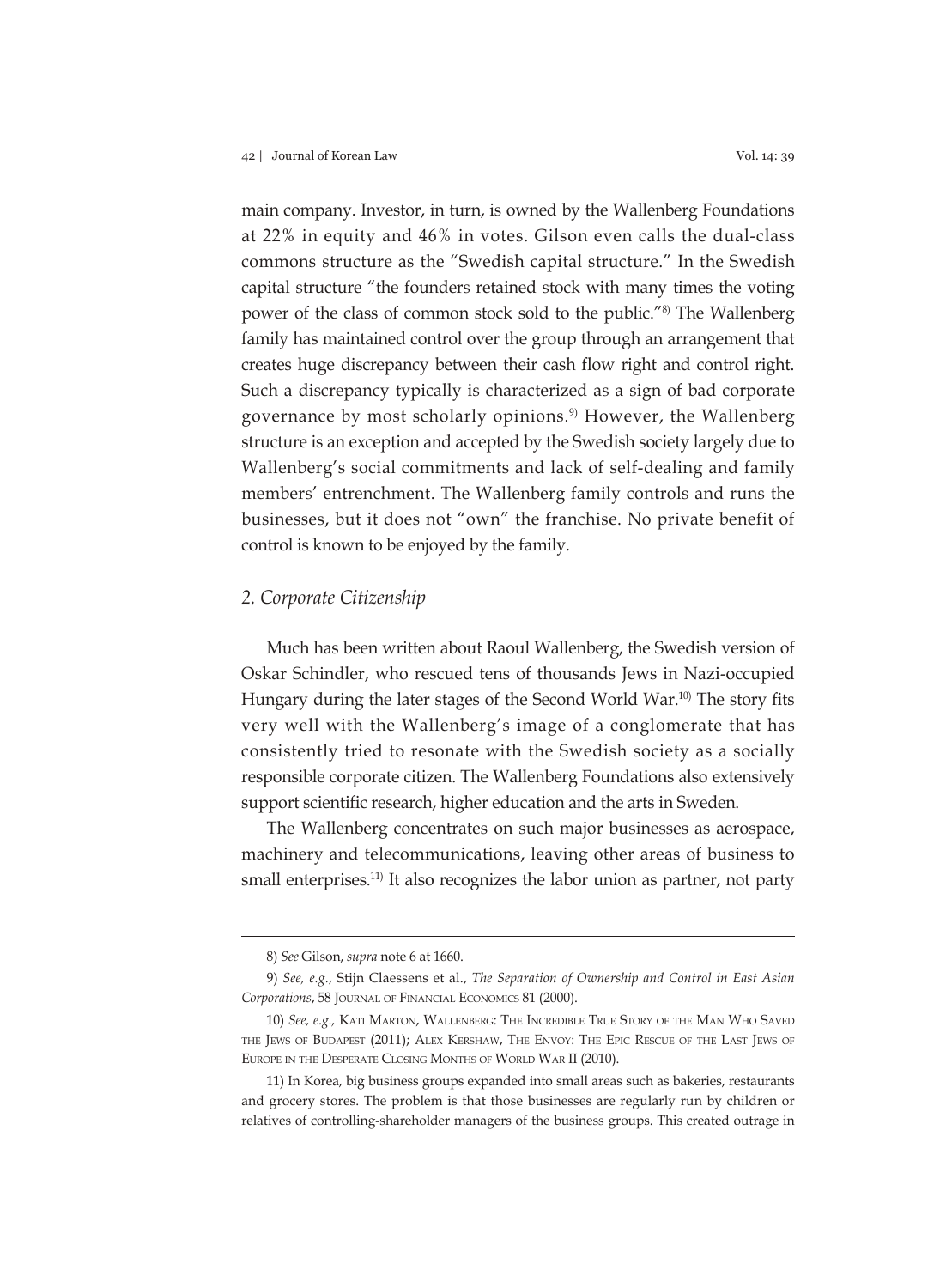on the other side of the table representing the conflicting interest. This goes back to the tri-party Saltsjöbaden Agreement that was signed by Swedish Trade Union Confederation (Landsorganisationen: LO) and Swedish Employers' Confede-ration (Svenska Arbetsgivareföreningen: SAF) on December 20, 1938 under the auspices of the government. Instead of nationalizing business groups' assets, the Swedish government and labor unions recognized the business groups' vested interests. Through the arrangement, they could keep the big businesses in Swedish territory, and gain their support for further social reform. Employers, in return, did agree to take higher corporate tax burden. This industrial relations regime did survive the far-reaching labor legislation around 1970, and remained effective until superseded by the Industrial Agreement of 1997, the new labor market regime in Sweden.<sup>12)</sup>

## **III. The Samsung Issue in Korea**

Corporate governance in Korea has "again" become a hot political and social issue. The Korean economy has long been dominated by *Chaebols,*13) large corporate conglomerates, including Samsung Group, throughout its past. Although corporate governance of Korean firms in general has significantly improved over time, the concentration of economic and even political powers on *Chaebols* have become more intense.<sup>14)</sup> Samsung stands in the middle of controversy. Although Samsung Group is a private

the public opinion and led to the establishment of the National Commission for Corporate Partnership in 2010 under the Daejungsogieop Sangsaeng Chokjine gwanhan beobyul [Law for Promotion of Coexistence and Partnership between Big and Small and Medium Size Enterprises].

<sup>12)</sup> *See* Nils Elvander, *Two Labour Market Regimes in Sweden: A Comparison Between the*  Saltsjöbaden Agreement of 1938 and the Industrial Agreement of 1997, 10 INDUSTRIELLE BEZIEHUNGEN 146 (2003).

<sup>13)</sup> *See* Jeong Seo, *Who Will Control Frankenstein? The Korean Chaebol's Corporate Governance*, 14 Cardozo J. Int'l & Comp. Law 21 (2006); Myung Hun Kang, The Korean Business Conglomerate: Chaebol Then and Now (1996).

<sup>14)</sup> *See Corporate Kingpins Living on Borrowed Time*, Korea JoongAng Daily, Dec. 7, 2012, http://koreajoongangdaily.joins.com/news/article/Article.aspx?aid=2963561 (reporting that a total of 30 largest conglomerates accounted for 95% of GDP in 2011).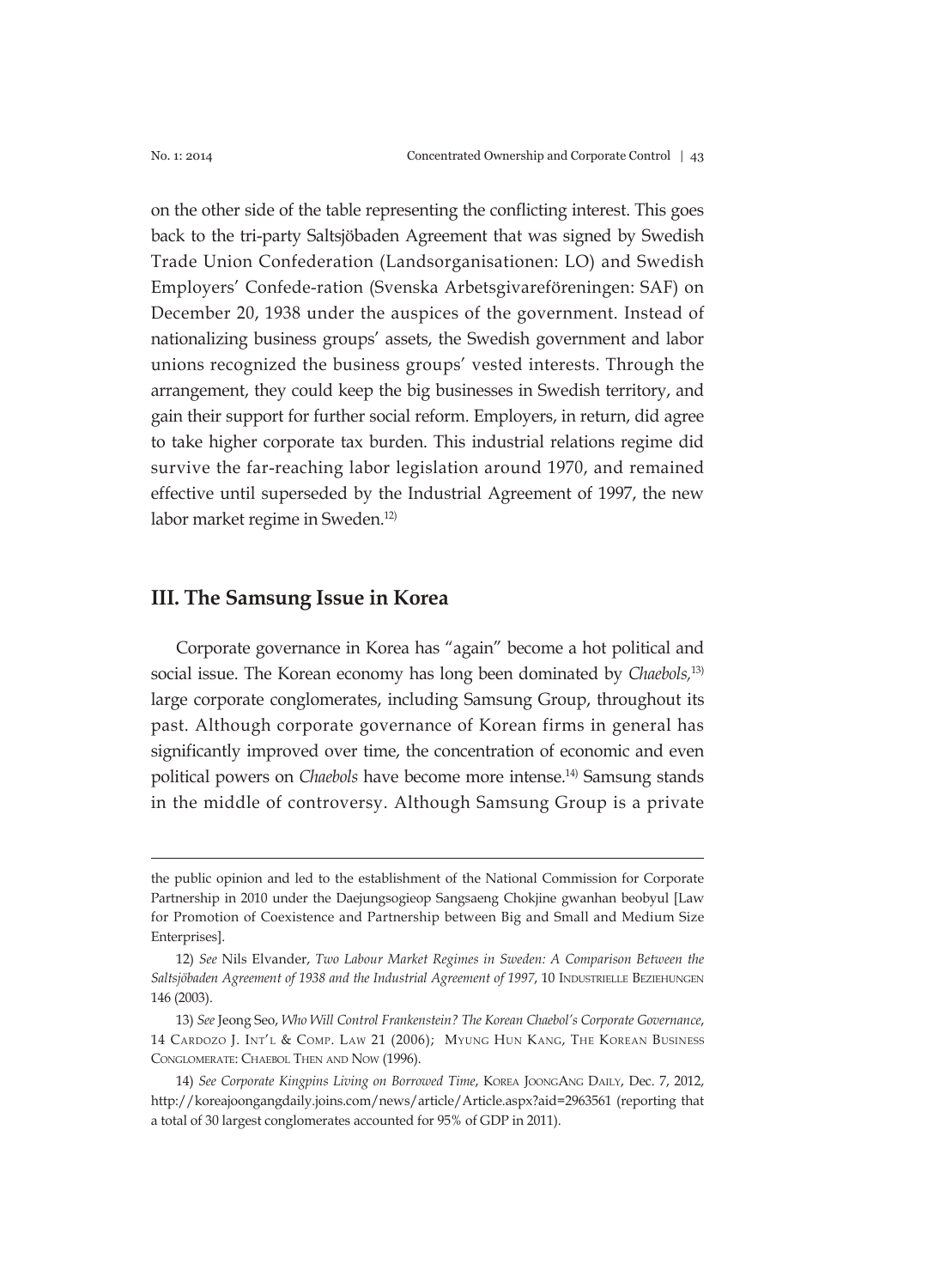business entity comprised of public and private companies, the public, the media and politicians closely follow its governance because it has heavy impacts on the markets and the nation's economy.15) Ever since the 2008 global financial crisis, antagonism amongst general population against *Chaebols* in general<sup>16)</sup> and Samsung in particular has grown significantly, while some corporate scandals and political campaigns did contribute to the trend.

#### *1. Succession Problem*

The controlling shareholder-managers of many *Chaebols* face the succession problem, with some of them committing questionable acts in the succession process causing big scandals and ending up standing before law enforcement agencies and courts.17)

The best way to understand Samsung's issues is probably looking into its succession problem. It all starts with Cheil Industries (formerly Samsung Everland), a theme park housing lots of zoo animals like lions and tigers. Everland practically functions as the holding company of the Samsung Group. It controls Samsung Life Insurance, and in turn, the insurance giant controls Samsung Electronics, the flagship of the group. According to the Financial Times, as of December 2013 Samsung Electronics was the world's thirteenth largest company right after Johnson & Johnson and followed by China Mobile.

Until December 2014, Cheil remained as a private firm owned largely by members of the Lee family.<sup>18)</sup> Cheil is the Samsung version of

<sup>15)</sup> *Cf.* Hillary A. Sale, *The New "Public" Corporation*, 74 LAW AND CONTEMP. PROBS. 137 (2011) (discussing increased "publicness" and the role of government in corporate governance of large public companies).

<sup>16)</sup> *See, e.g.,* Simon Munday, *South Korean Companies: Needed on the Home Front*, Financial Times, Nov. 18, 2003, http://www.ft.com/intl/cms/s/0/c63ed192-4bac-11e3-a02f-00144feabdc0.html#axzz3M2KroOGe.

<sup>17)</sup> *See* Hwa-Jin Kim, Seung-Hwan Lee & Stephen Woodcock, *Favoritism and Corporate*  Law: The Confused Corporate Opportunity Doctrine in the Hyundai Motor Case, 3 MICHIGAN Business & Entrepreneurial Law Review 41 (2013).

<sup>18)</sup> The average ownership of the controlling shareholders of non-public member firms of Samsung Group was 78.43%, whereas their cash-flow rights were as low as 19.43%. For public member firms the number was 13.52% and 1.14%, respectively. *See* James Jinho Chang &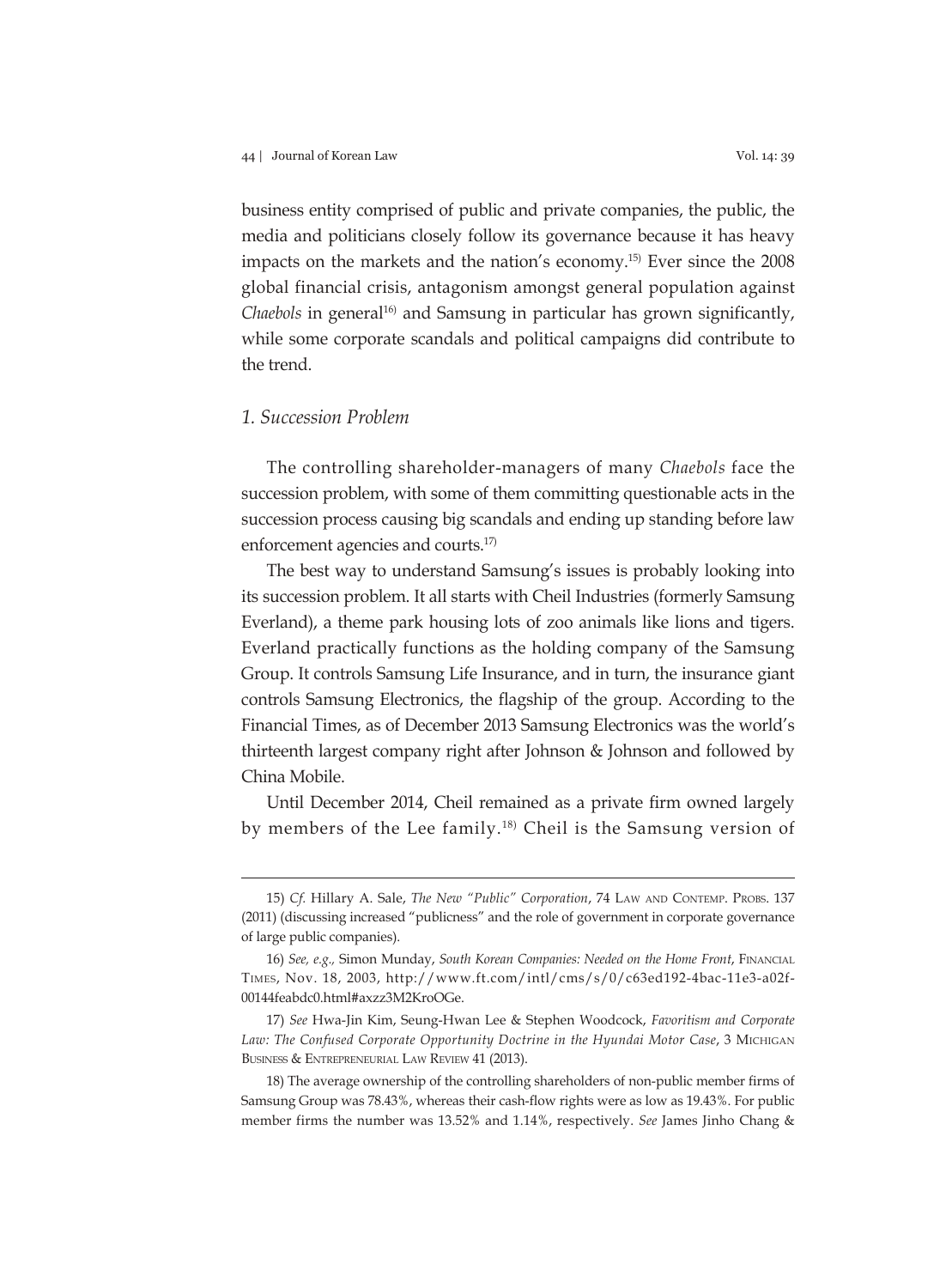Wallenberg's Investor. So, if control over Cheil gets passed on, the control over the whole group passes on. The question is to whom. Samsung's Chairman Lee has three children, a son and two daughters. They hold controlling shares in Cheil and some shares in other affiliate companies of the group. In 1996, an important decision was made. Where Cheil (Everland) offered a substantial amount of convertible bonds to the shareholders with preemptive rights. Almost all of the shareholders turned down the offer. Everland then "found" willing buyers from outside, Lee's children. The son got the lion's share and became the new largest shareholder in Everland. It seemed as if control over the group had been smoothly passed on to the son. However, the story had a surprising twist.

Five years after the transaction, some 43 law professors brought criminal charges against the Everland managers. They thought that the price of convertible bonds was too low, resulting in a very cheap transfer of corporate control to the son to the detriment of the company's financials. After years of a lengthy and painful courtroom debacle, the Korean Supreme Court ultimately decided, by a five to four judgment, that the defendants were not guilty.<sup>19)</sup> The Supreme Court's judgment made the son's control over Everland legitimate, but the control and succession issue has not been solved yet.

The ultimate trouble is that the whole corporate structure of the Samsung Group has been built on the roundabout circular shareholding.<sup>20)</sup> Samsung Life controls Samsung Electronics, which controls Samsung Card, and Samsung Card in turn holds a sizable share in Samsung Life.21) It is now too big an entity for a family to maintain effective control without such an arrangement. It is almost like the Lee family controls the entire group

Hyun-Han Shin, *Family Ownership and Performance in Korean Conglomerates*, 15 PACIFIC-BASIN Finance Journal 329 (2007).

<sup>19)</sup> Supreme Court [S. Ct], 2005No2371, May 29, 2009 (S. Kor.). The entire judgment is available in Kim Hwa-Jin, Gieobjibaegujowa Gieobgeumyung [Corporate Finance and Governance] 462-482 (2d ed., 2012) (S. Kor.).

<sup>20)</sup> *See generally*, Chun Kyung-Hoon, *Sunhwanchuljaui Beobjeog Munje* [*Legal Issues of the Circular Ownership*], 32-1 sangsabeobyeongu [Commercial Law Review] 97 (2013) (S. Kor.).

<sup>21)</sup> This structure comes up in the United States, too. *See* Speiser v. Baker, 525 A.2d 1001 (Del. Ch. 1987). In Germany, they call it "Ringförmige Mehrheitsbeteiligungen." See FRIEDRICH KÜBLER, GESELLSCHAFTSRECHT 362 (5<sup>th</sup> ed. 1998) (suggesting potential liability of directors who created the structure).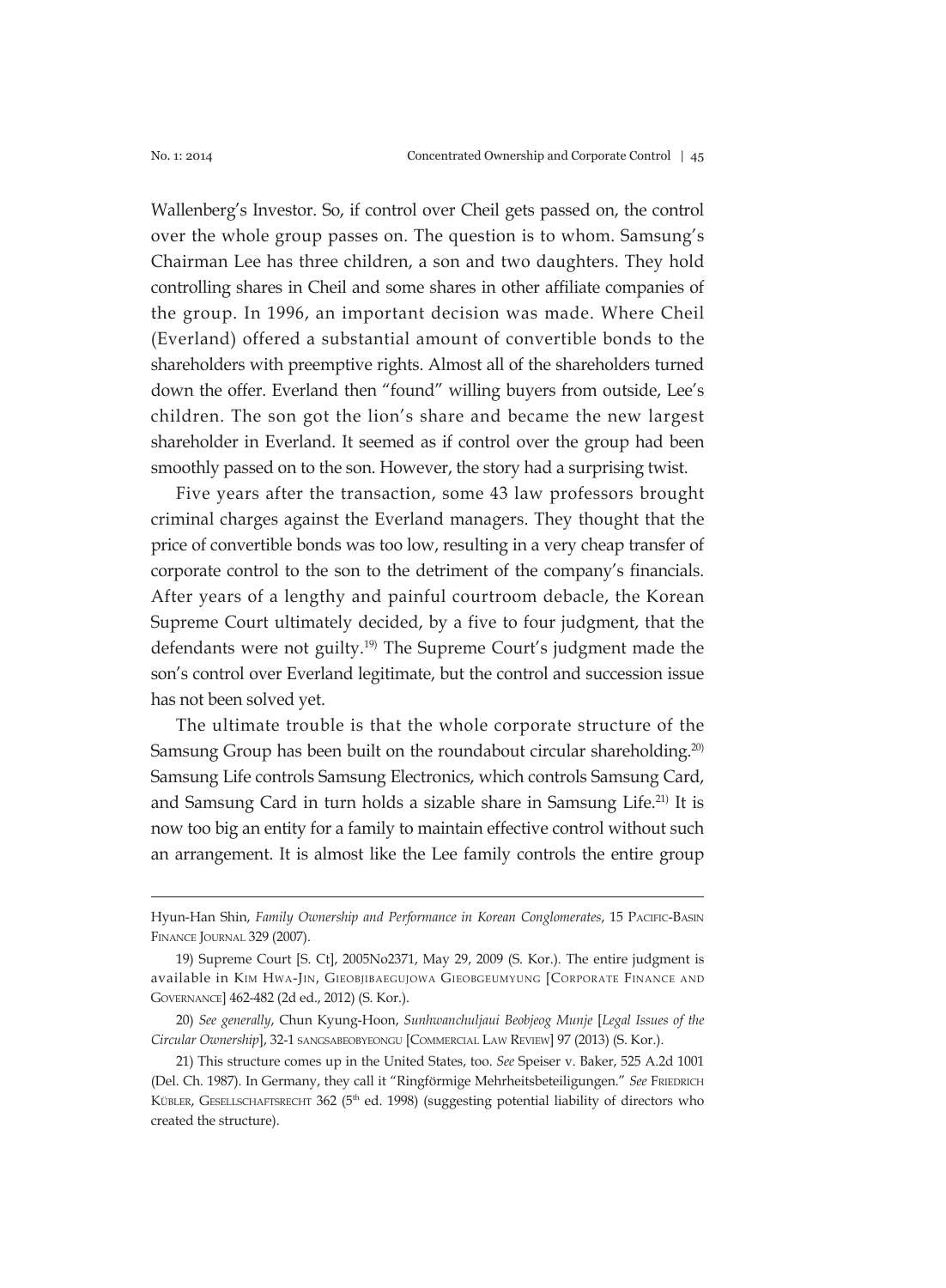through other people's money. On top of that, as Chairman Lee gets older, his two ambitious daughters may require their fair shares in the group. Also, they will have to pay inheritance taxes through selling the shares. To make the matter more difficult, two financial institutions, Samsung Life and Samsung Card, are involved in the structure, which invites political interference and, accordingly, makes the whole issue more difficult to solve.

#### *2. Social Responsibility*

From the perspective of stakeholder capitalism,<sup>22)</sup> Samsung's track record does not look that impressive. The most notable example is Samsung's decades long policy against labor unions. Also, its history has been tainted with such scandals as tax evasions and corrupt practices.<sup>23)</sup> Chairman Lee once stepped down from his office when the former general counsel of the group spoke out after the former public prosecutor met with some Catholic priests.<sup>24)</sup> A special prosecutor was appointed by the parliament, found some wrongdoings and indicted Lee. Samsung was forced to pledge for socially responsible management and committed a significant amount of funds for that purpose. This is the point where Samsung became eager to learn from Wallenberg's experiences.

The Code of Best Practice for Corporate Governance<sup>25)</sup> adopted by the Korean Committee on Corporate Governance in September 1999 declares that "[t]he corporation shall not be negligent in its social responsibilities,

<sup>22)</sup> *See generally*, Martin Gelter, *The Dark Side of Shareholder Influence: Managerial Autonomyand Stakeholder Orientation in Comparative Corporate Governance,* 50 Harv. Int'l L.J. 129 (2009); Lynn Stout, The Shareholder Value Myth (2012).

<sup>23)</sup> The family has also been involved in an inheritance dispute. *See Court Sides with Samsung Electronics Chairman in Family Feud*, Wall Street Journal, Feb. 1, 2013, http://www. wsj.com/articles/SB10001424127887323701904578277002155753668; *Feud Among Samsung Descendants Heats Up*, New York Times, Nov. 14, 2012, http://www.nytimes.com/2012/11/ 15/business/global/feud-among-samsung-descendants-heats-up.html.

<sup>24)</sup> He even wrote a book on his experiences in Samsung. Kim Yong Chul, samseongeul saenggaghanda [Thinking Samsung] (2010) (S. Kor.).

<sup>25)</sup> Gieobjibaegujowon [Committee on Corporate Governance], Gieobjibaegujo Mobeomgyujun [Code of Best Practice for Corporate Governance] (Sept. 1999) (S. Kor.) [hereinafter The Code].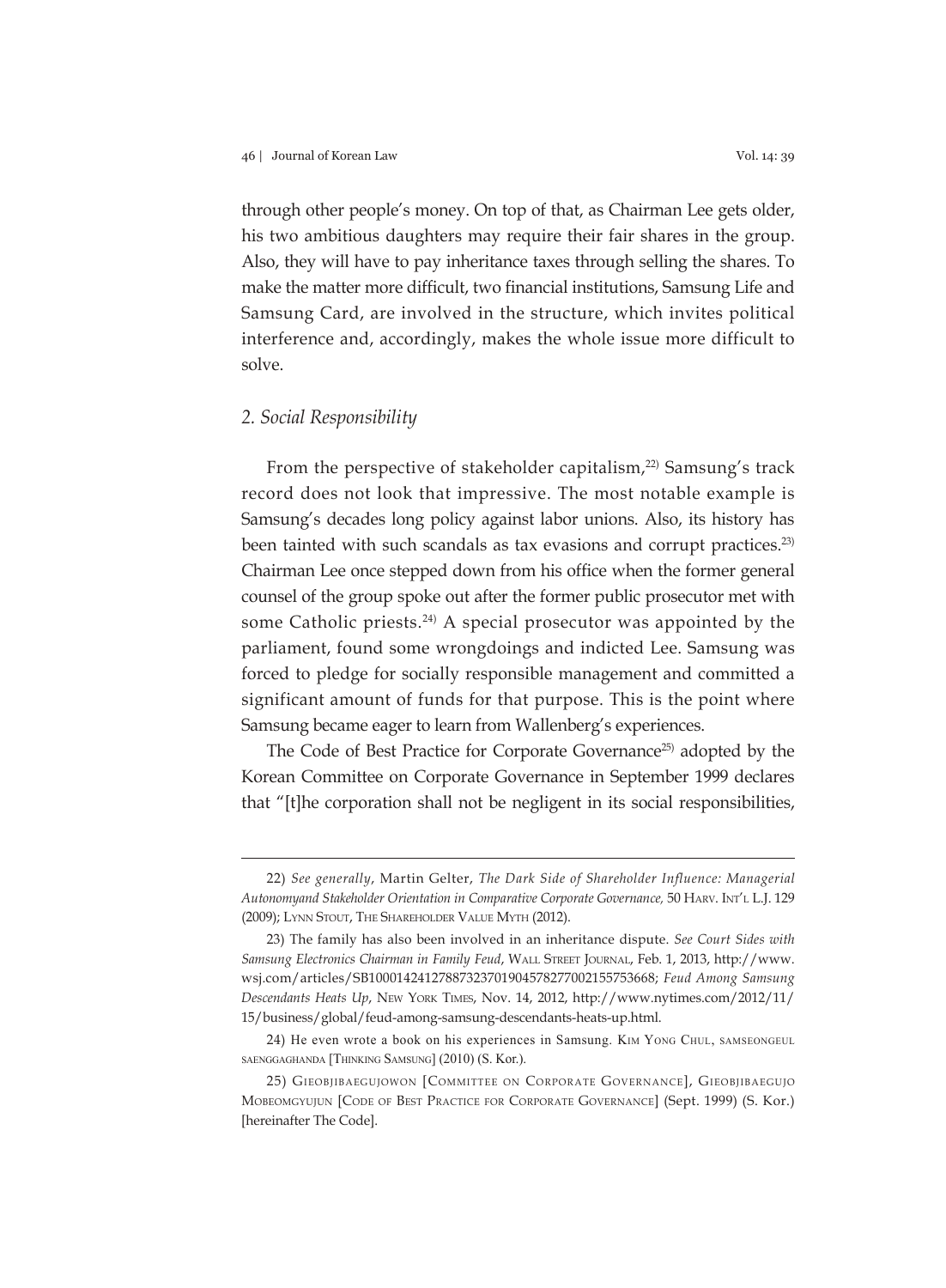such as consumer protection and environmental protection."<sup>26)</sup> Actually, the notion that corporations are socially responsible<sup>27)</sup> was already widespread and well accepted under the authoritarian military governments from the 1960s through the 1980s. This notion is also related to the popular concept that socially responsible and "patriotic" business managers greatly contribute to the economic development of their "fatherland."

Socially responsible companies have been popular in Korea along the way. For instance, pharmaceutical companies act and present themselves almost like charitable institutions. Big companies build hospitals, museums and schools and establish endowments.<sup>28)</sup> Samsung also runs one of the finest hospitals in Korea. Cheil, together with Samsung Life, has a guide dogs program with many labrador retrievers. Whenever a national disaster occurs, the media enthusiastically reports on contributions made by the companies with references to the amounts contributed, sometimes ranked by size. The websites of major corporations in Korea, including those of Samsung and LG, very proudly introduce how they value the concept of corporate social responsibility and that their performance has been in line with such a concept.

On the other hand, there were and are many controlling shareholdermanagers in Korea who voluntarily assume unlimited responsibility for their companies. They take the financial responsibility of their firms on themselves by issuing guarantees for the firms' debt, and by other methods,

<sup>26)</sup> *Id*. Section IV-1.3 ("With the significant rise of corporation's influence on the economy and society, similarly increasing has been the recognition of general public's concern about corporation's social responsibilities. Also, consumers and regional societies have been increasing in importance as interested parties in the continuance of the corporation. In particular, if the corporation neglects its social responsibilities, such as protecting consumer rights or the environment using its vantage, it will, unlike the past, lead to a very adverse effect on its long-term development as well as to a decline in its image. Therefore, each corporation shall enable its managers to faithfully perform its social responsibilities through an appropriate governance system.").

<sup>27)</sup> *See generally* Stephen J. Brammer & Stephen Pavelin, *Corporate Governance and Corporate Social Responsibility*, *in* The Oxford Handbook of Corporate Governance 719 (Mike Wright et al. eds., 2013).

<sup>28)</sup> Like Wallenbergs did, some of the endowments and foundations were used to place part of a controlling block of shares in friendly hands. Such a practice was also popular because it could mitigate the inheritance tax burden without diluting control. The Korean government took some measures to curb the practice in 1997 through a tax law reform.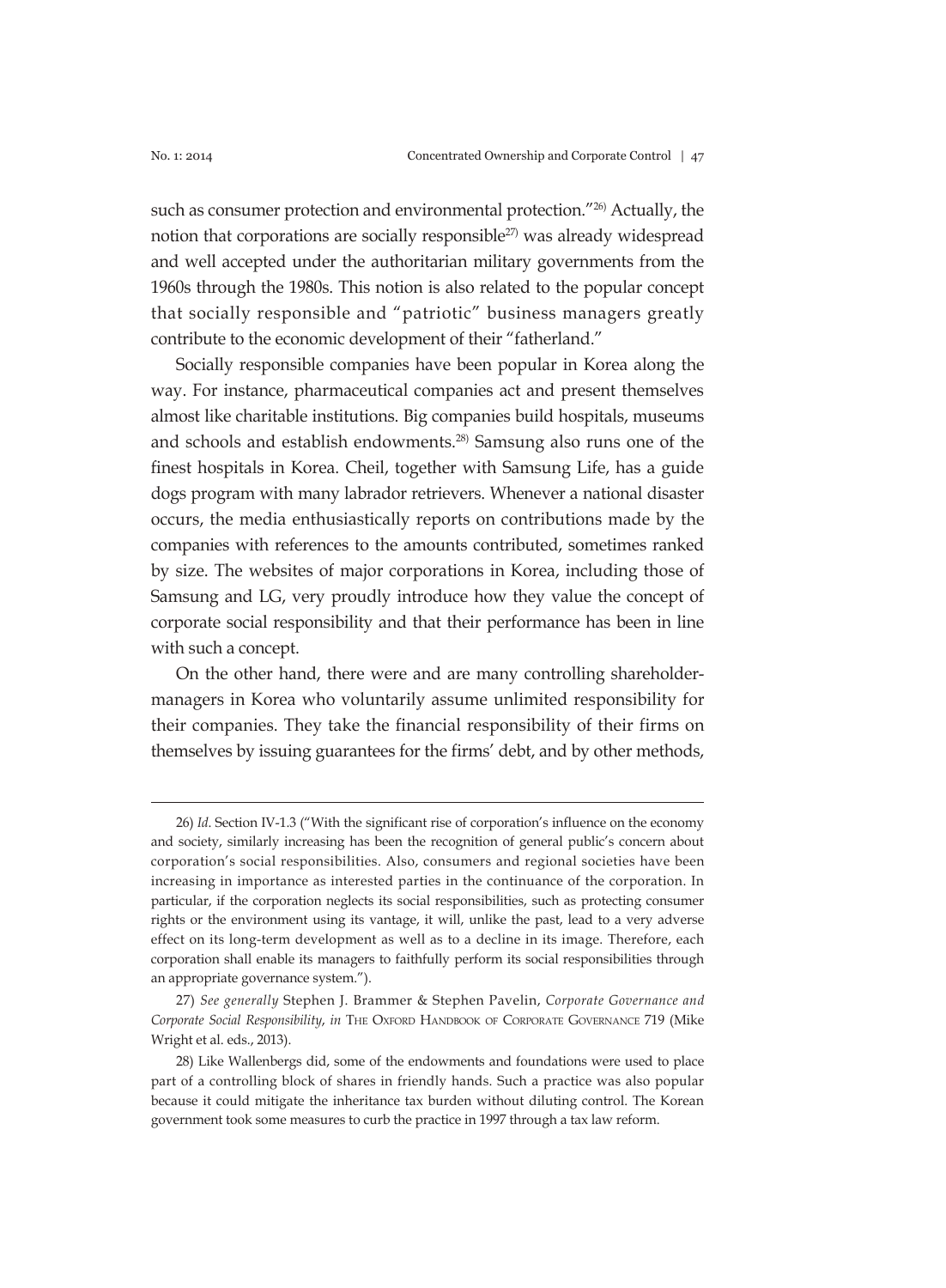voluntarily giving up the benefit of the limited liability principle as they put their personal properties into the corporation when the firm is in trouble to save the firm and employees' jobs and even compensate for losses incurred by the firm's customers. This would be surprising if it were to happen in a Fortune 500 International public firm.29)

However, most legal scholars in Korea are skeptical about bringing the concept of corporate social responsibility into a statute.<sup>30)</sup> Corporate social responsibility, however good it may be, may become a simple "guidance" that does not help judges.<sup>31)</sup> It is argued that it is not clear who is the legal beneficiary of the directors' obligation to act in a socially responsible way. Also, such a law may be abused under sensitive and unstable political circumstances. Management might use the concept to sacrifice shareholder interests.32) Korean corporate law as it stands today does not provide the non-shareholder stakeholders of a corporation with any kind of legal right as far as corporate governance is concerned. Non-shareholder stakeholders can only protect their legitimate interests through contract, tax and labor  $law<sup>33</sup>$ 

Korea is currently also under the strong influence of the paradigm

32) In Japan, the House of Representatives resolved twice (in 1973 and 1981) to require the government to codify the concept, but nothing happened. *See* Lee, *supra* note 30, at 66.

33) *See* Section IV-1.2 of The Code: "The corporation shall make every effort to maintain and improve labor conditions by faithfully observing labor-related statutes such as the Labor Standard Act." *See also* Section IV-2.1 of The Code: "The form and level of management monitoring by creditors shall be determined through discussion among the related parties, according to the corporation's distinctive qualities." The Korean Act on Worker Participation and Promotion of Cooperation is basically a labor law statute that enforces convening of labor-management consultative meetings, during which employers are required to report and explain the business plans/strategies, matters concerning their implementation, quarterly production plans and performances, personnel plans, and the corporation's financial status. So, it cannot be compared with the German co-determination.

<sup>29)</sup> Also, Korean banks usually require the controlling-shareholder managers and other key officers to issue personal guarantees for a firm's debts. The Korean banking practice heavily relies upon secured lending. If the firm fails, the controlling-shareholder manager loses everything, unless he or she runs some kind of safety funds.

<sup>30)</sup> See, e.g., LEE CHUL SONG, HOESABEOB GANGUI [CORPORATE LAW] 66-67 (20<sup>th</sup> ed. 2012) (S. Kor.).

<sup>31)</sup> *But see* William T. Allen et al., Commentaries and Cases on the Law of Business ORGANIZATION 232 (4<sup>th</sup> ed. 2012) ("[T]here is social value to announcing a standard.. that is not enforced with a liability rule.").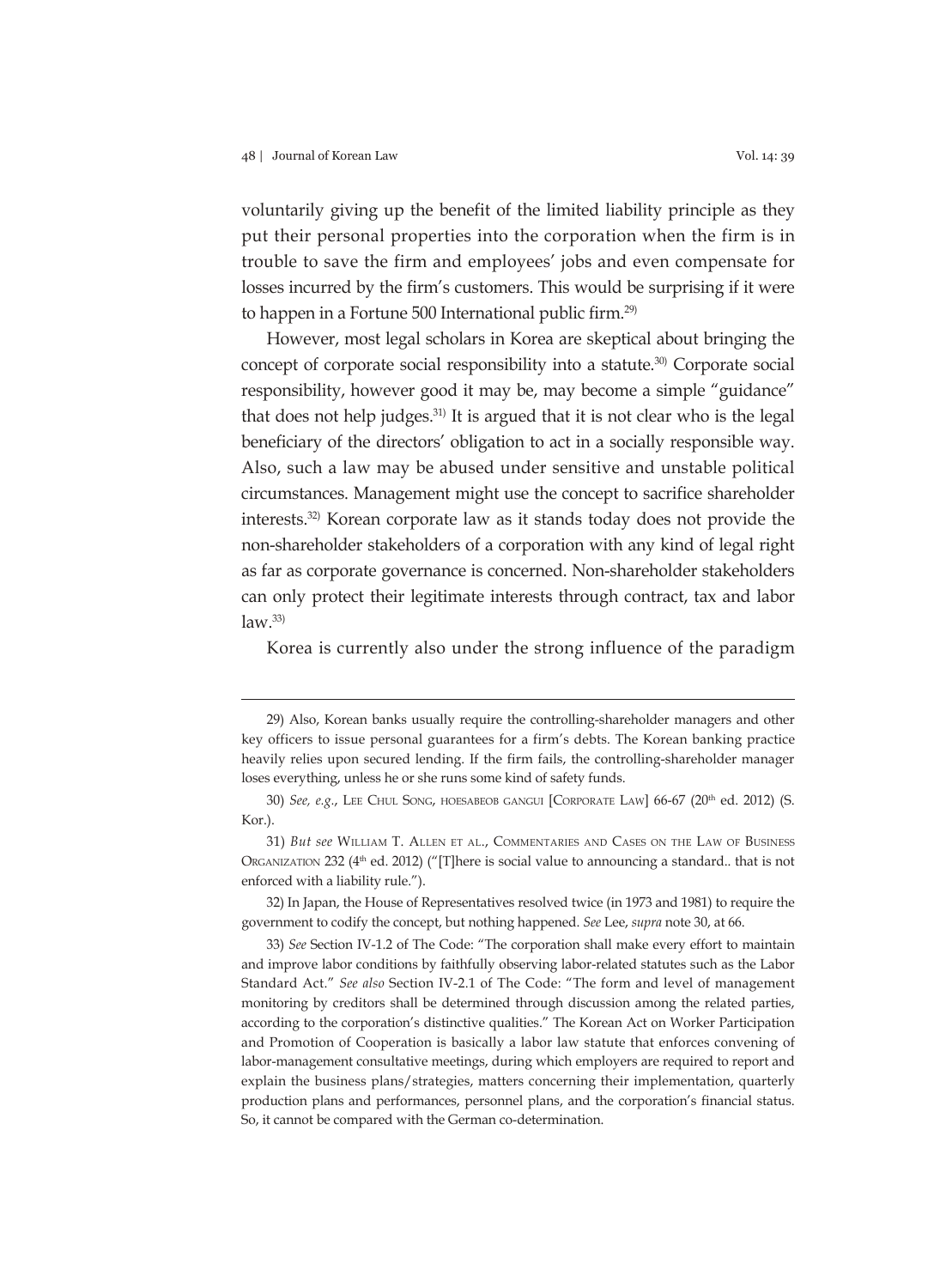change that took place after the global financial crisis and 'Occupy Wall Street' campaign. In the presidential election of 2012, all candidates promised to do something about the current model of economy. The discussion of corporate social responsibility has regained the focus in the context of 'economic democracy.' As the biggest business entity in Korea, Samsung is under pressure and should come up with a new idea and policy that may satisfactorily answer the requirements newly made by Korean society.

#### *3. The Case for Dual-Class Commons*

The dual-class common stock structure, or the "Swedish capital structure" as Gilson puts it, is popular in Europe<sup>34)</sup> but it is also widely used in the United States<sup>35)</sup> in the big public companies as well as venture capitalbacked companies undergoing IPOs.<sup>36)</sup> The most well-known example of the concentrated ownership with the dual-class structure in the U.S. is Berkshire Hathaway, one of the most profitable and respected firms in the world.<sup>37)</sup> The difference between Berkshire, Wallenberg and Samsung is that Berkshire is under the control of individual managers led by Warren Buffett,<sup>38)</sup> not families. The enterprise has neither been inherited nor faces the bloodline succession problem.

The dual-class structure is regarded as an antitakeover arrangement,<sup>39)</sup>

37) By conventional standards, the corporate governance of Berkshire cannot be positively evaluated. The gap between cash flow right and control right is big. Its aging board does not look that independent, etc. Perhaps, the firm represents the extremely rare benevolent dictatorship model that makes all discussions trivial.

38) *See* Alice Schroeder, The Snowball: Warren Buffett and the Business of Life (2009).

39) *See generally* Lucian A. Bebchuk, *Why Firms Adopt Antitakeover Arrangements*, 152 U. Pa. L. Rev. 713 (2003); Robert Daines & Michael Klausner, *Do IPO Charters Maximize Firm Value? Antitakeover Protection in IPOs*, 17 J.L. Econ. & Org. 83 (2001); Michael Klausner, *Fact and Fiction in Corporate Law and Governance,* 65 Stan. L. Rev. 1325, 1332-1336 (2013) (discussing

<sup>34)</sup> ISS Europe, ECGI, Shearman & Sterling, Report on the Proportionality Principle in the European Union (May 18, 2007), *available at* http://ec.europa.eu/internal\_market/company/ docs/shareholders/study/final\_report\_en.pdf.

<sup>35)</sup> *See* Jeffrey N. Gordon, *Ties That Bond: Dual Class Common Stock and the Problem of Shareholder Choice*, 76 Calif. L. Rev. 1 (1988).

<sup>36)</sup> *See, e.g.,* Laura Field & Jonathan Karpoff, *Takeover Defenses of IPO Firms*, 57 Journal of Finance 1857 (2002).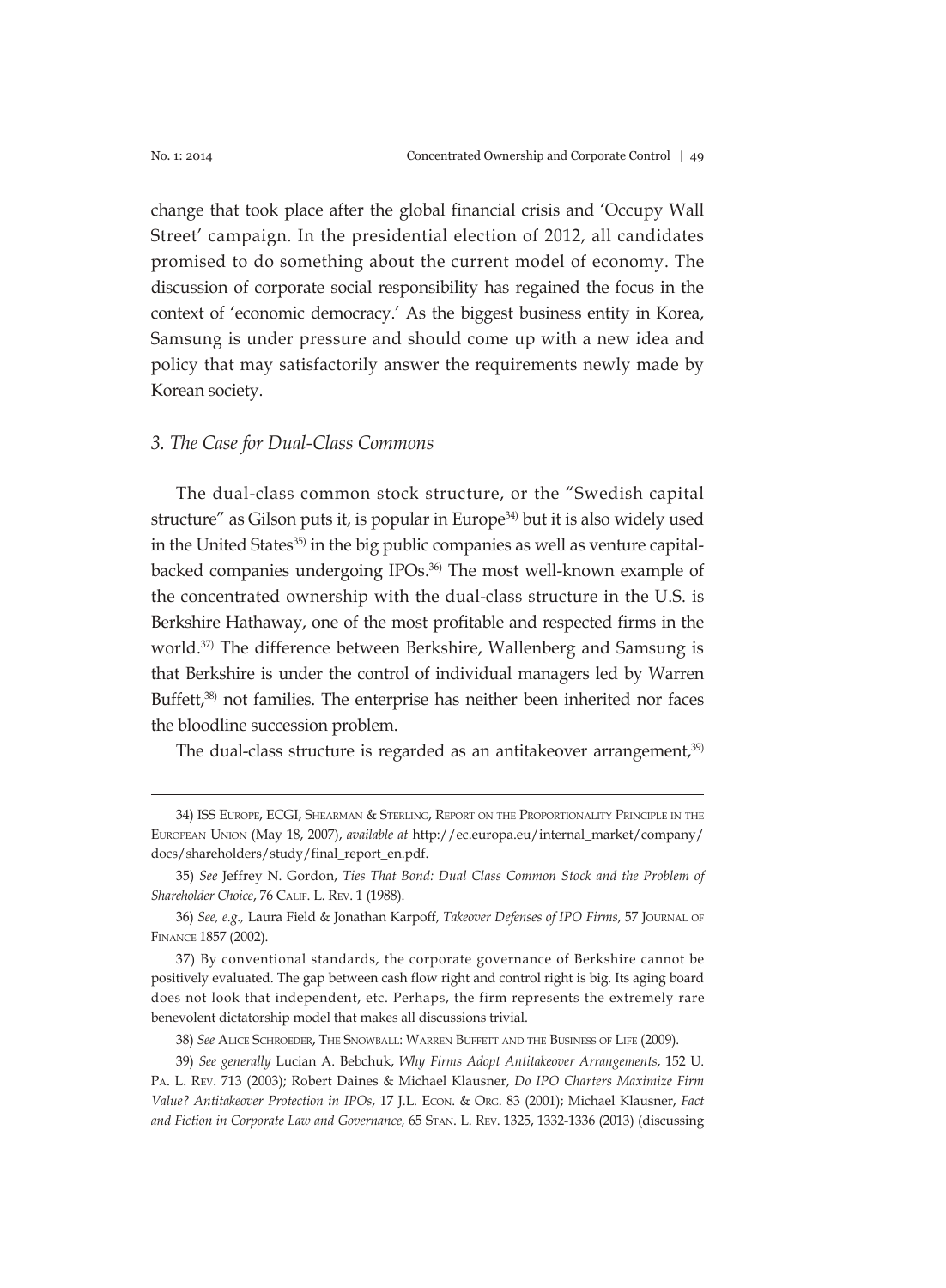but that is not all that it does. The dual class share system is relatively more transparent compared to cross-shareholdings or pyramid type structures.<sup>40)</sup> If the dual-class stock system is abolished, the relevant companies will restructure the corporate governance through adopting cross-shareholding or creating a pyramid to protect its incumbent manager's vested interests.<sup>41)</sup>

One of the reasons that the Korean *Chaebols* use complicated shareholding structures is a legal one. The Korean Commercial Code (hereinafter KCC) does not allow firms to issue dual-class common stocks. The one-share-one-vote rule in the  $KCC<sup>42</sup>$  has been regarded as mandatory and, may not be opted out through charter provisions. Large Korean firms have been growing so rapidly that the controlling shareholder-managers could not keep up with the speed of their firms' growths. In order to avoid the dilution of their shareholding, they built the massive circular shareholding structures and inter-locking directorships. They control practically one business entity with very little direct investment. Ironically, the ban on dual-class commons has made the corporate structure of Korean conglomerates less transparent.

Like it or not, Samsung Group's future may determine at least the near future of the Korean economy. Together with Hyundai Motor Company Group, Samsung is the only Korean business organization that remains competitive in the ever challenging global markets. If one does not wish Samsung's failure due to its corporate governance issues, and given that

the staggered board)*.*

<sup>40)</sup> Hwa-Jin Kim, *The Case for Market for Corporate Control in Korea*, 8 JOURNAL OF KOREAN Law 227, 273 (2008) (S. Kor.).

<sup>41)</sup> *See* Lucian Bebchuk & Oliver Hart, *A Threat to Dual-Class Shares*, Financial Times, May 31, 2002, http://www.law.harvard.edu/faculty/bebchuk/pdfs/FT.Dual.Class.Share.2002. pdf. *But see* Ronald Masuliset al., *Agency Problems at Dual-Class Companies*, 64 Journal of Finance (2009) (finding evidence supporting the hypothesis that managers with greater control rights in excess of cash-flow rights are more likely to pursue private benefits at the expense of outside shareholders).

<sup>42)</sup> Sangbeob [Commercial Act], art. 369, para. 1 (S. Kor.). For the rule, *see generally*  Sanford Grossman & Oliver Hart, *One Share – One Vote and the Market for Corporate Control*, 20 Journal of Financial Economics 175 (1988); Andrei Shleifer & Robert Vishny, *Large Shareholders and Corporate Control*, 94 Journal of Political Economy 461 (1986); Shaun Martin & Frank Partnoy, *Encumbered Shares*, 2005 U. I.L. L. Rev. 775 (2005). *See also Bernard Black & Reinier* Kraakman, *A Self-Enforcing Model of Corporate Law*, 109 Harv. L. Rev. 1911, 1945-1946 (1996) (finding that the one share one vote regime has value).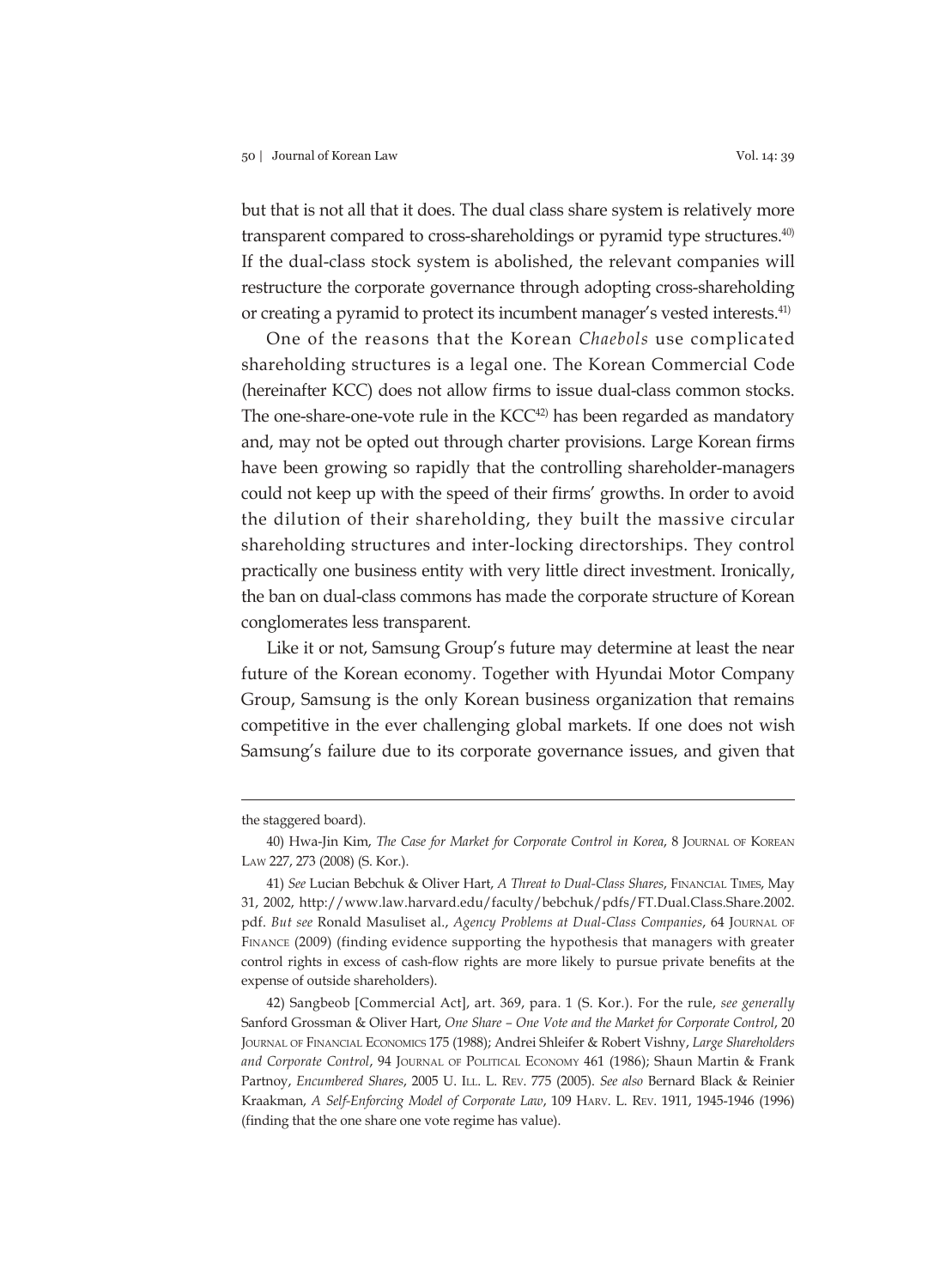Samsung itself cannot solve the problems they have satisfactorily, legislative measures will become inevitable to the extent that they do not violate the constitution and fundamental principle of economic justice. Introduction of the dual-class commons into the KCC may well contribute to the solution under the condition that Samsung follows suit of Wallenberg in terms of corporate citizenship.

To be sure, it is beyond the scope of this Essay to figure out how Samsung may use the dual-class commons in its restructuring, if introduced. It may use methods such as conventional coercive exchange offers<sup>43)</sup> and adding new classes.<sup>44)</sup> Numerous factors shall be taken into account in such a restructuring and unforeseen barriers may also come up with any plan. The Korea Exchange listing rules may also become an issue when a dual-class recapitalization causes the reduction or restriction of existing shareholder voting rights.<sup>45)</sup> The current rules, of course, do not know of the dual-class recapitalization. Nevertheless, it is certain that Samsung may enjoy more flexibility benefiting the new legal environment. Perhaps, the holding structure  $-$  as discussed below  $-$  with a dual-class regime comparable to Investor in the Wallenberg Sphere may provide Samsung with a good example.

On a different note, the dual-class scheme may provide the capital markets with new energy and liquidity that would contribute to the investor protection. The historic IPO of Alibaba in September of 2014 reignited discussions on the dual-class commons in that context. The Hong Kong Stock Exchange (HKEx) lost the USD25 billion deal to the New York Stock Exchange<sup>46)</sup> through standing by its one-share-one-vote rule.<sup>47)</sup> The

<sup>43)</sup> *See, e.g*., Richard S. Ruback, *Coercive Dual-Class Exchange Offers*, 20 Journal of Financial Economics 153 (1988).

<sup>44)</sup> *See, e.g.*, Steven M. Davidoff, *New Share Class Gives Google Founders Tighter Control*, DealBook, Apr. 13, 2012, http://dealbook.nytimes.com/2012/04/13/new-share-class-givesgoogle-founders-tighter-control/?\_r=0.

<sup>45)</sup> *Cf.* NYSE Listed Company Manual § 313 (2014); NASDAQ Listing Rules § IM-5640 (2014).

<sup>46)</sup> *See NYSE to Run Software Tests for Trading Firms Ahead of Alibaba IPO*, New York Times, July 1, 2014, http://www.reuters.com/article/2014/07/01/us-ice-nyse-alibaba-groupidUSKBN0F64X920140701.

<sup>47)</sup> *Cf.* Hong Kong Stock Exchange Main Board Listing Rules § 8.11 (2014). *See* Paul Davies, *Alibaba's Demands Have Echoes in Hong Kong's History*, Financial Times, Oct. 2, 2013,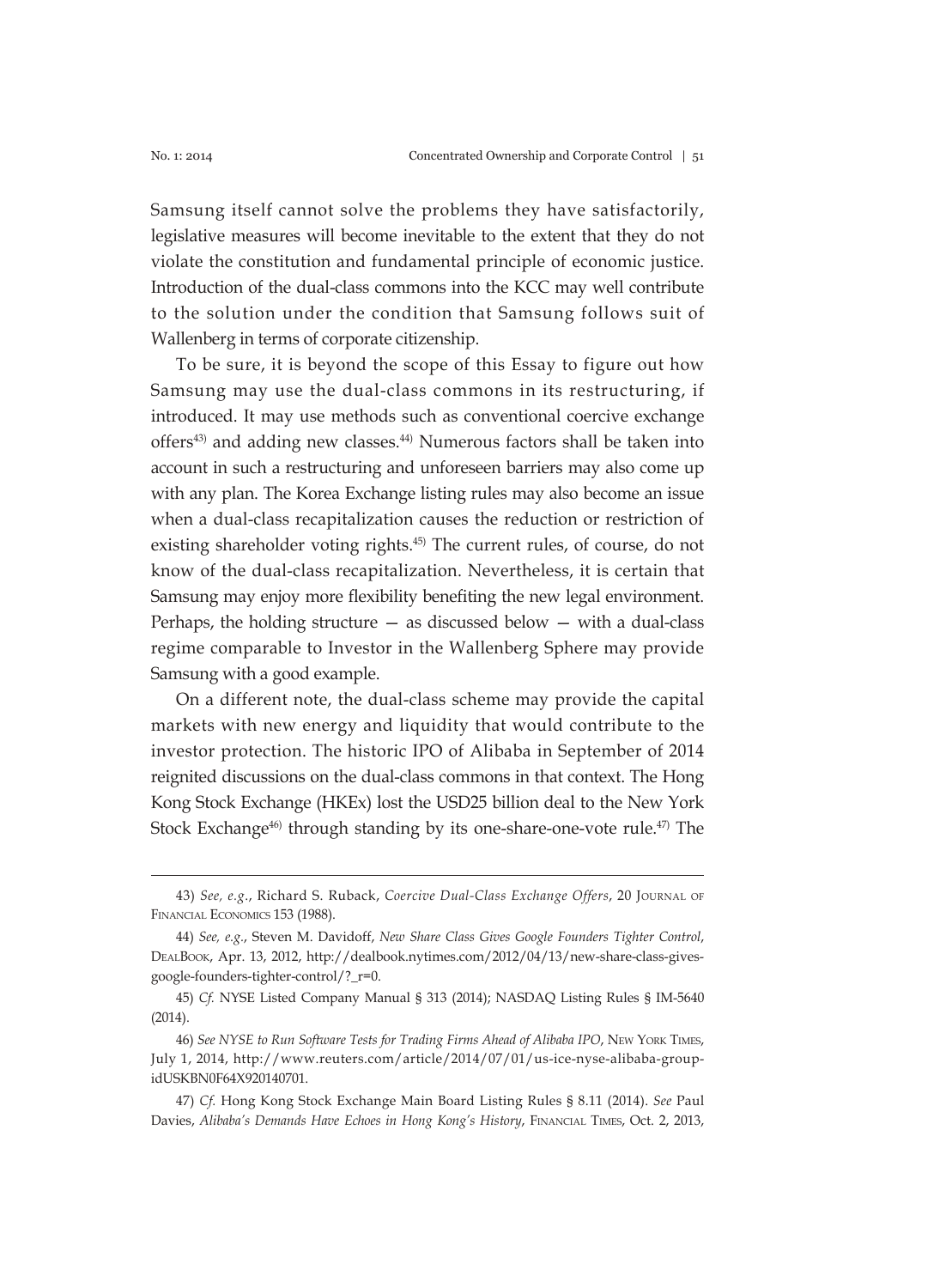HKEx has now indicated that it would consider relaxing the rule as it may lose a generation of companies from China's new economy by sticking to the current rule.48) It also is worth noting that the securities regulation and stock exchange rules are not just consumer protection norms. Stock exchanges and financial services industries of the world are under intense pressure from global competition, and the capital market laws of the world could not afford to ignore it.<sup>49)</sup> Korea is no exception.

# **IV. Industry and Finance**

The Wallenberg Sphere structured the group into two segments, *i.e.*, financial group and non-financial operational group. The two groups are controlled by Investor, but managed independently. On the finance side, now almost 160 year old bank Enskilda Banken (SEB) is in charge. The Wallenberg established Investor for SEB's holdings some one hundred years ago, when the law restricted bank ownership of shares in industrial firms.

http://www.ft.com/intl/cms/s/0/008fcfac-29b3-11e3-bbb8-00144feab7de. html#axzz3M2KroOGe.

<sup>48)</sup> At the end of the day though, instead of offering dual-class commons, Alibaba came up with an even questionable arrangement from the perspective of shareholder right. What investors actually purchased are shares in a Cayman Islands entity called Alibaba Group Holding Limited. The actual business entity in China is contractually obliged to give the Cayman corporation 100% of the profits which are only enforceable in a Chinese court. *See Shareholder Rights: Out of Control*, The Economist, Sept. 20, 2014, http://www.economist.com/ node/21618889 ("More of the world's big stock markets are allowing firms like Alibaba to sideline their shareholders"); *See also* Lucian Bebchuk, *Alibaba's Governance Leaves Investors at a Disadvantage*, DealBook, Sept. 16, 2014, http://dealbook.nytimes.com/2014/09/16/alibabasgovernance-leaves-investors-at-a-disadvantage/.

<sup>49)</sup> Kim Hwa-Jin, Jabonsijangbeob ilon [Theoretical Foundations of Securities Regulation] 3-4 (2014) (S. Kor.). *See also* Zohar Goshen & Gideon Parchomovsky, *The Essential Role of Securities Regulation*, 55 Duke L.J. 711, 713 (2006); Jeffrey N. Gordon & Lewis A. Kornhauser, *Efficient Markets, Costly Information, and Securities Research*, 60 N.Y.U. L. Rev. 761, 802 (1985); BARBARA GRUNEWALD & MICHAEL SCHLITT, EINFÜHRUNG IN DAS KAPITALMARKTRECHT 3 (3d. ed. 2014); PETRA BUCK-HEEB, KAPITALMARKTRECHT 3-7 (6<sup>th</sup> ed. 2013).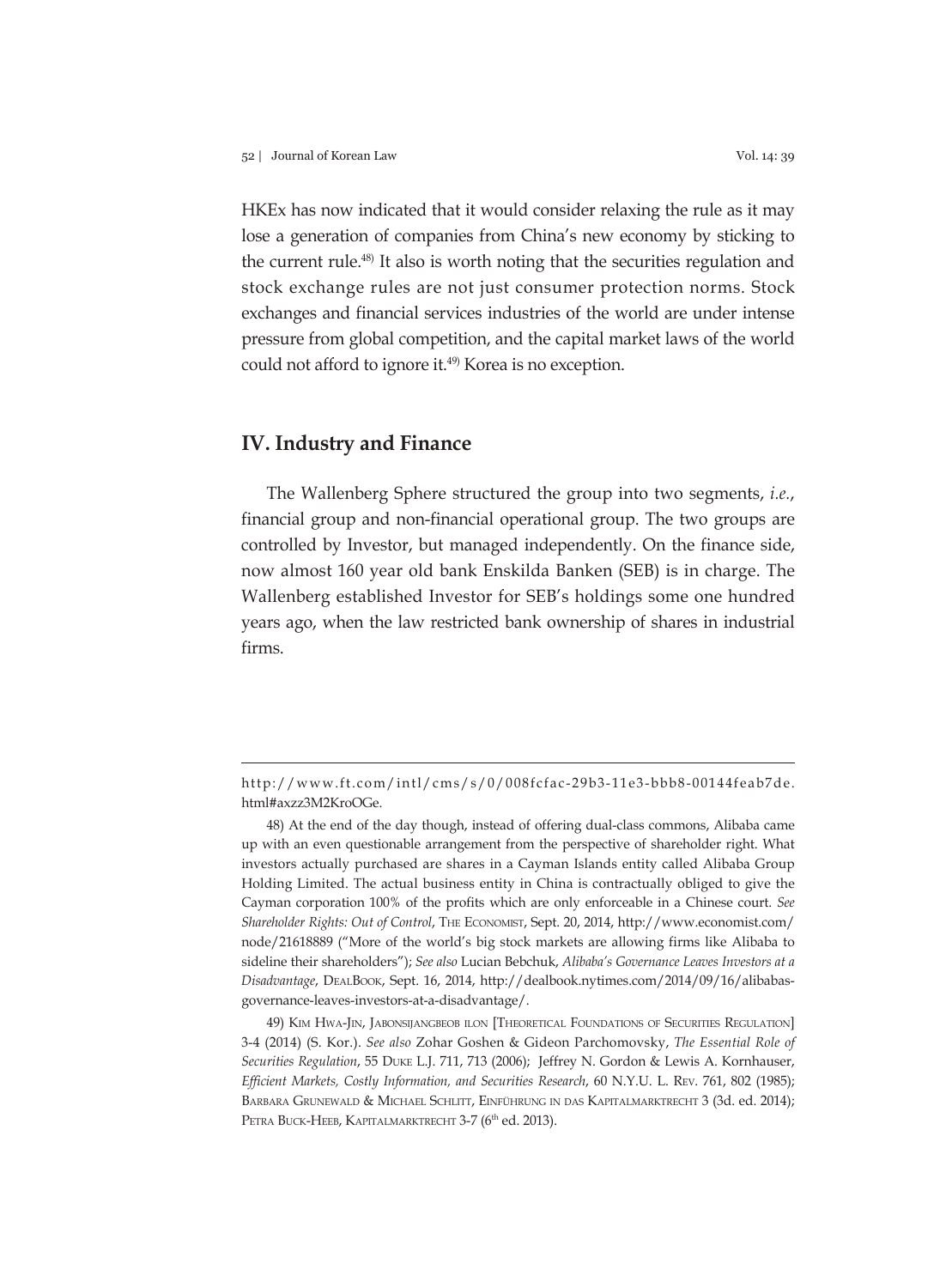### *1. The Issue*

As mentioned above, the typical Korean conglomerate structure, including that of Samsung, is characterized by cross as well as circular shareholdings amongst affiliated companies. Many of them are private companies about which not much information is available to the outside. These firms conduct significant volumes of related party transactions.<sup>50)</sup> However, what if the related party transactions were to take place involving financial institutions?

Ownership in Korean commercial banks is highly dispersed. Major banks are owned by foreign investors with no controlling interest. Under the Banking Act, there is a ten percent basic ceiling on bank ownership by a single shareholder.<sup>51)</sup> It is understood that the ceiling was introduced to effectively bar the *Chaebols',* in particular Samsung's, ownership in commercial banks. The only issue is that the government exercises a huge influence on the corporate governance of banks.<sup>52)</sup> On the other hand, nonbanking financial institutions in Korea are members of big corporate groups, the *Chaebols*. The ownership in such financial institutions, securities firms, insurance companies, and savings banks, etc., is concentrated. They are under the control of controlling shareholder-managers or affiliated firms which again are controlled by families or individuals. The trouble is that the non-banking financial institutions have other important stakeholders besides managers, employees and shareholders, *i.e.*, customers and taxpayers. The deposit insurance program also applies to the institutions. Moral hazard and conflict of interests as exemplified by recent

<sup>50)</sup> *See* Kim et al., *supra* note 17, at 44-49 (Hyundai Motor Group case); Son Young Hoa, *Gieobjibdannae Naebugeolaee gwanhan yeongu* [*Studies on the Internal Transaction in Corporate Group*], 32-1 Sangsabeobyeongu [Commercial Law Review] 159 (2013). *See generally* Gerard Hertig & Hideki Kanda, *Related Party Transactions*, *in* The Anatomy of Corporate Law 101 (2004).

<sup>51)</sup> Eunhaengbeob [Banking Act], art. 15, para. 1 (S. Kor.).

<sup>52)</sup> Hwa-Jin Kim, *Taking International Soft Law Seriously: Its Implications for Global Convergence in Corporate Governance*, 1 Journal of Korean Law 1 (2001) (S. Kor.); Hwa-Jin Kim, *Living with the IMF: A New Approach to Corporate Governance and Regulation of Financial Institutions in Korea*, 17 Berkeley J. Int'l L. 61 (1999).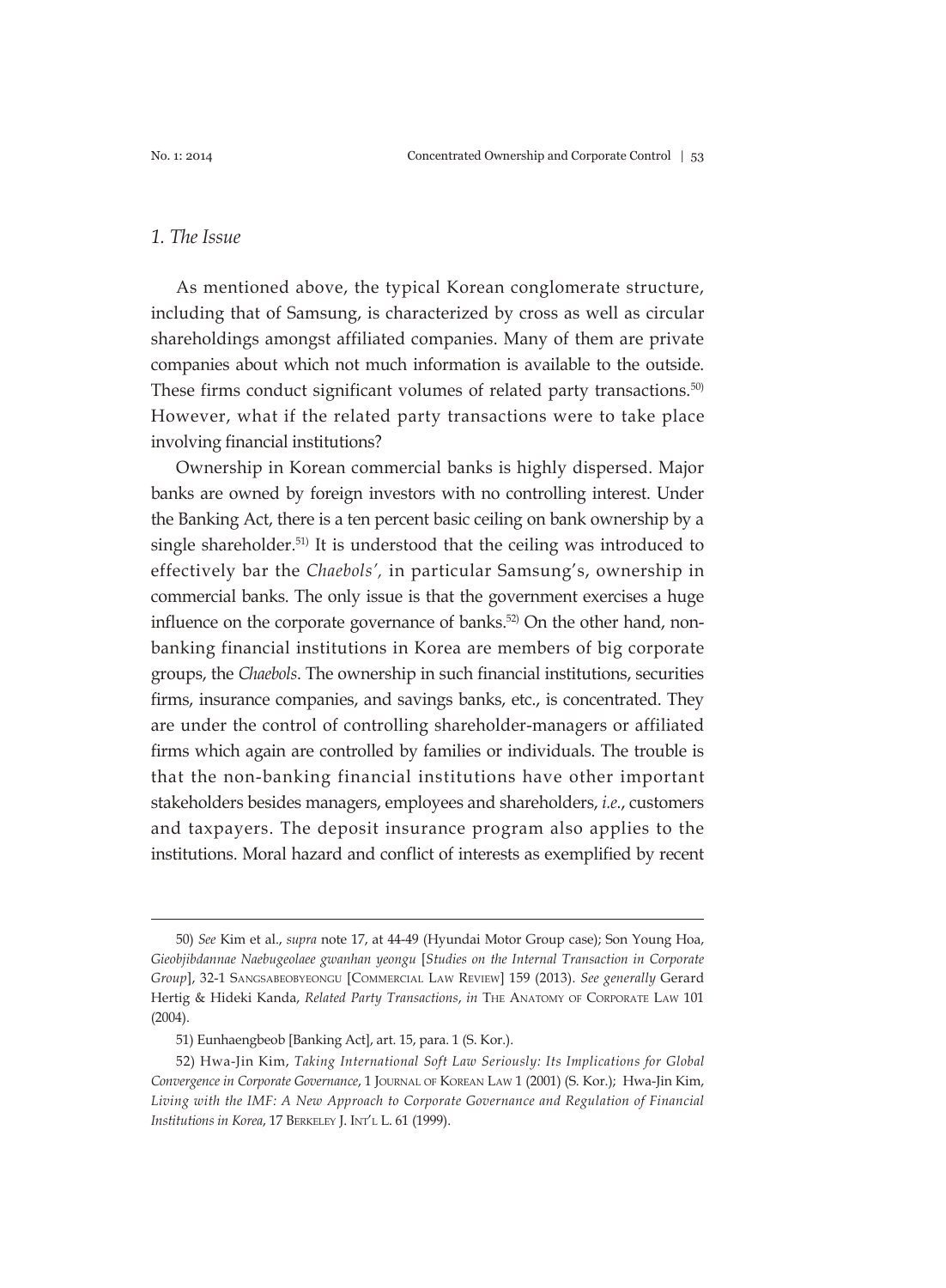scandals<sup>53)</sup> should be addressed through proper corporate governance arrangements and financial regulations.

The Korean government and law makers have been struggling with the issue of 'separation of industry and finance.'54) The core of the discussion is if the law should ban industrial firms' control over financial firms, *i.e.*, whether Korea should ban or restrict ownership in non-banking financial institutions by operational companies in corporate groups which are controlled by families. The concern here is that industrial firms may abuse financial firms, and their investors and customers, for the benefit of their shareholders, including the controlling shareholder and his or her family members. Again, Samsung is in the middle of the controversy because Samsung Group comprises of financial and non-financial operational firms under the ultimate control of a family.

#### *2. Pros and Cons*

Opinions favoring the separation are based on mistrust in the financial supervisory system. As a matter of fact, the savings bank scandal and the recent failure of some non-banking financial institutions support the validity of the claim for separation. *Ex post* regulation cannot be trusted.

<sup>53)</sup> The savings banks scandal in 2011 was a reincarnation of the savings and loans scandals in the United States in 1990s. The controlling shareholder-managers of the troubled savings banks simply stole money from their banks due to the lack of stringent supervision. Briberies were also involved in some cases. Reform efforts have largely been unsuccessful due to lobbies to the lawmakers. But, most savings banks were not members of big corporate groups. Recent scandals involve member firms of big corporate groups. One such example is Tongyang Group, which failed in 2013. It turned out that Tongyang Securities sold corporate bonds issued by ailing affiliates to its customers assuring that the issuers were sound. Many customers were attracted by an unusually high interest rate, so they were aware of the potential risks, but apparently took the risk believing in 'too big to fail.' *See Tongyang Investigation Widens*, Korea JoongAng Daily, Oct. 8, 2013, http://koreajoongangdaily.joins. com/news/article/article.aspx?aid=2978544&ref=mobile. Hyosung Group currently is under criminal investigation, but it appears that they used the group's member capital company like a controlling shareholder family's private cash register. *See Prosecution Has Something to Prove*, Korea JoongAng Daily, Oct. 15, 2013, http://koreajoongangdaily.joins.com/news/article/ Article.aspx?aid=2978810.

<sup>54)</sup> *See generally* Kim Yong Jae, eunhaengbeobwonlon [Banking Law and Regulation] 96-194 (2d ed. 2012) (S. Kor.).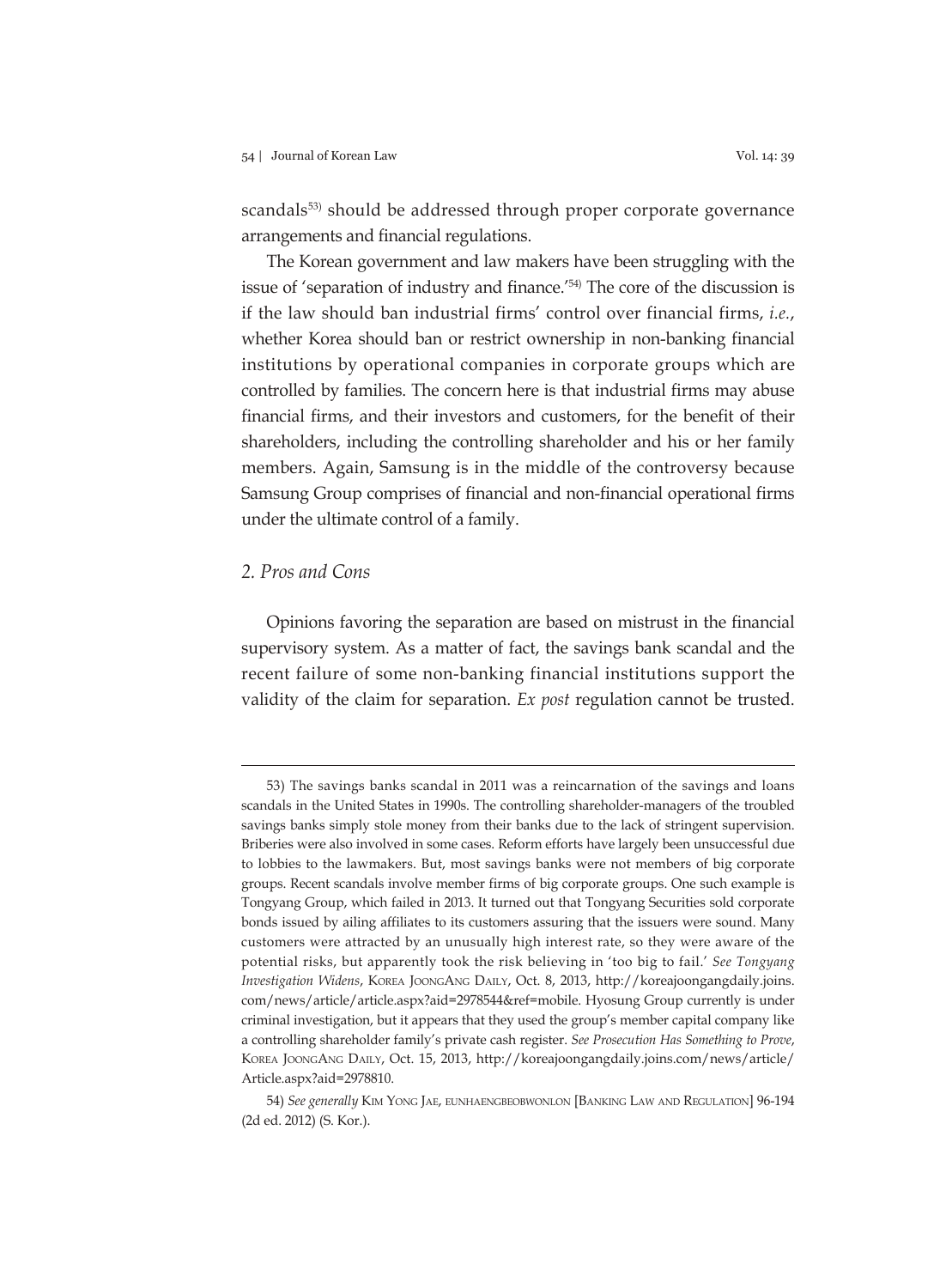But, the core of the pro-separation arguments is the conflicts of interest. Families in control of the group and/or operational member firms of the group may harm the financial firm through tunneling and/or unfairly favoring member firms within the group, its customers and eventually taxpayers along with systemic risk. Also, a separation may facilitate fair competition between corporate groups with and without financial firms.

Opinions against the separation, on the other hand, emphasize that no country regulates *ex ante* the new entry into the non-banking industry. Prudential rules and tight financial supervision will ensure the soundness of the financial institution. And, as far as economic rational is concerned, a similar argument favoring the reinstatement of the Glass-Steagall Act of 1933 applies here, *i.e.*, separation blocks the creation of economies of scale and scope and prevents conglomerates from enjoying the financial synergy with stable cash flow. As a result it may have adverse impact on the international competitiveness of the local financial institutions and consumer benefits.55) The argument also points out that the Korean banks ended up being owned by foreign investors due to the ban on ownership of *Chaebols* in commercial banks. The same thing can happen to the nonbanking financial institutions if more structural regulation is added. Regarding the possibility that operational firms may abuse financial firms, they emphasize that the reality usually works the other way around. Operational firms within a group support financial firms through providing business opportunities arising from the operational firms.<sup>56)</sup>

The Korean legislature has been discussing the periodic review on controlling shareholders' personal records. If proven that the controlling

<sup>55)</sup> For the discussion, *see* Hwa-Jin Kim, *A Global Structural Regulation of Financial Institutions?*, 52-4 seouldaehaggyo beobhag [Seoul Law Journal] 169, 180-185 (2011) (S. Kor.); Charles K. Whitehead, *The Volcker Rule and Evolving Financial Markets*, 1 Harvard Business Law Review 39 (2011); Eugene A. Ludwig, *Assessment of Dodd–Frank Financial Regulatory Reform: Strengths, Challenges and Opportunities for a Stronger Regulatory System*, 29 Yale J. on Reg. 181, 194 (2012); Jonathan R. Macey & James P. Holdcroft Jr., *Failure is an Option: An Ersatz– Antitrust Approach to Financial Regulation*, 120 Yale L.J. 1368, 1409-1410 (2011).

<sup>56)</sup> This is actually perceived to be the bigger problem in Korea. Financial member firms rely too heavily upon businesses supplied by non-financial firms so that their identity and competitiveness as financial institutions can be compromised. It also has negative impacts on those firms' relationship with general consumers. The Korean government has recently issued guiding rules for related-party transactions involving financial institutions.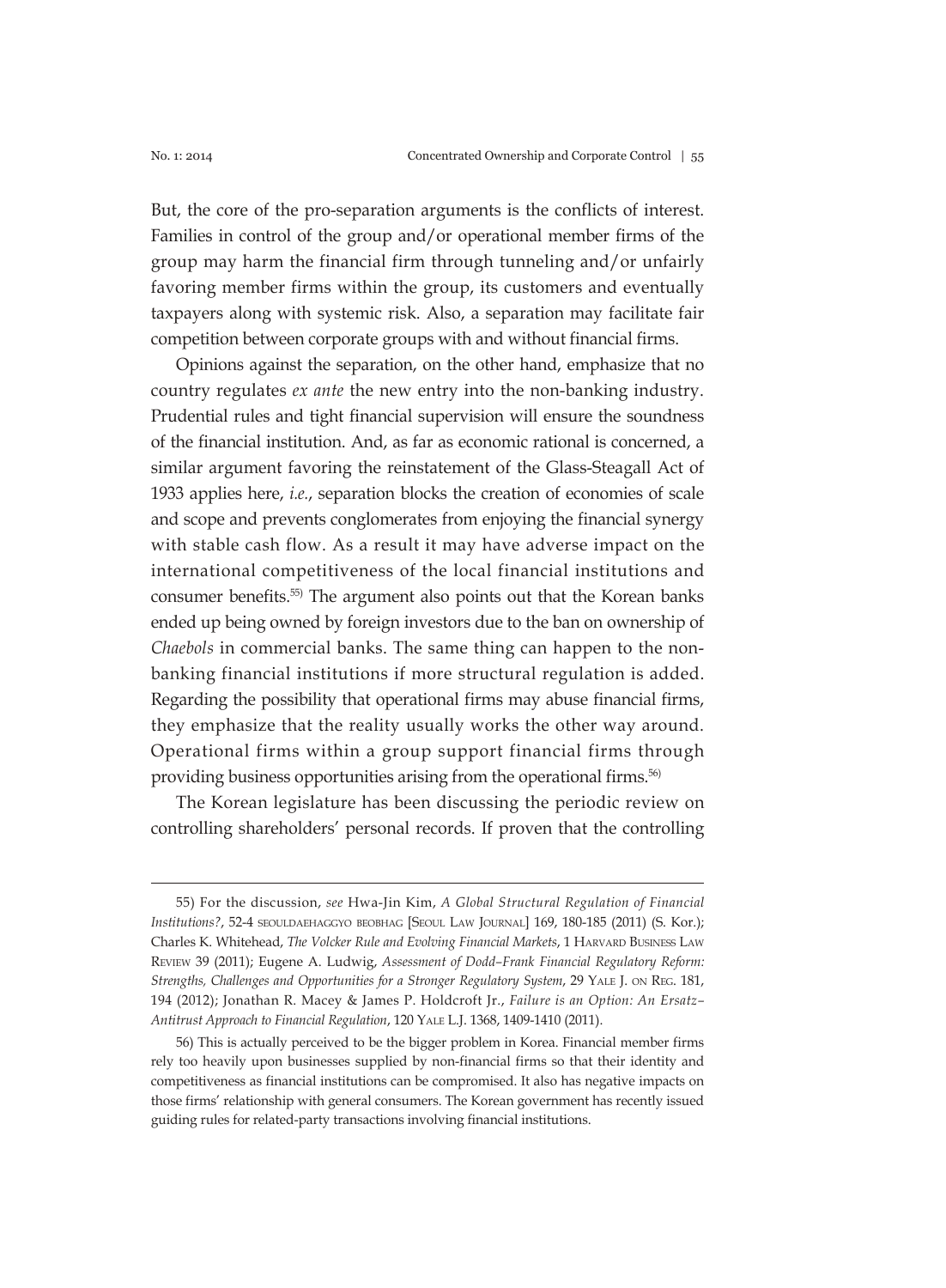shareholder or his/her relatives did commit crime or wrongdoing, the controlling shareholder shall lose control over the firm through voting right restriction or administrative order to dispose of the shares in the firm in the stock market. Besides the question of whether such a drastic measure would survive the constitutional law challenge, the financial services industry strongly opposes the legislative move arguing that the corporate governance of non-financial institutions can be determined by factors that lie beyond the scope of practical control of controlling shareholders. If adopted, the new rule can in fact be easily abused by competitors and even unfriendly or hostile family members or relatives.<sup>57)</sup> Furthermore, in a situation where the controlling shareholder is another company, the corporate governance of certain financial institutions will end up being changed by acts of another company's employees.

#### *3. Holding Structure Solution*

The compromising idea in discussion is lifting the ban on general holding company's ownership in financial institutions. Under the current Anti-monopoly and Fair Trade Act,<sup>58)</sup> a general holding company may not control financial firms while financial holding companies are allowed to do it.59) As an operating subsidiary cannot control financial subsidiaries in a holding structure the separation of industry and finance can practically be achieved. In this scenario the whole Samsung Group transforms itself into a holding structure following the example of LG Group and SK Group, among others, and can keep Samsung Life and other nine financial entities within the group.

<sup>57)</sup> *See Geumyungsa Daejuju Jeoggyeogseong Simsa Hwagdae* [*Expanding Periodic Review for controlling shareholders of financial institutions*], Korea Economic Daily, June 14, 2013, http:// www.hankyung.com/news/app/newsview.php?aid=2013061437531.

<sup>58)</sup> Dokjeomgyuje mit Gongjeonggeoraee gwanhan beobyul [Monopoly Regulation and Fair Trade Act], art. 8-2, para. 3, no. 3 (S. Kor.).

<sup>59)</sup> The law did ban the establishment of a holding company whose primary purpose was to control the management of a domestic company through equity ownership. The policy was dropped in 1999 to help big corporate groups ease the restructuring and improvement of corporate governance. For the regulation of financial holding companies (in the U.S.), *see* Howell E. Jackson, *The Expanding Obligations of Financial Holding Companies*, 107 Harv. L. Rev. 507 (1994).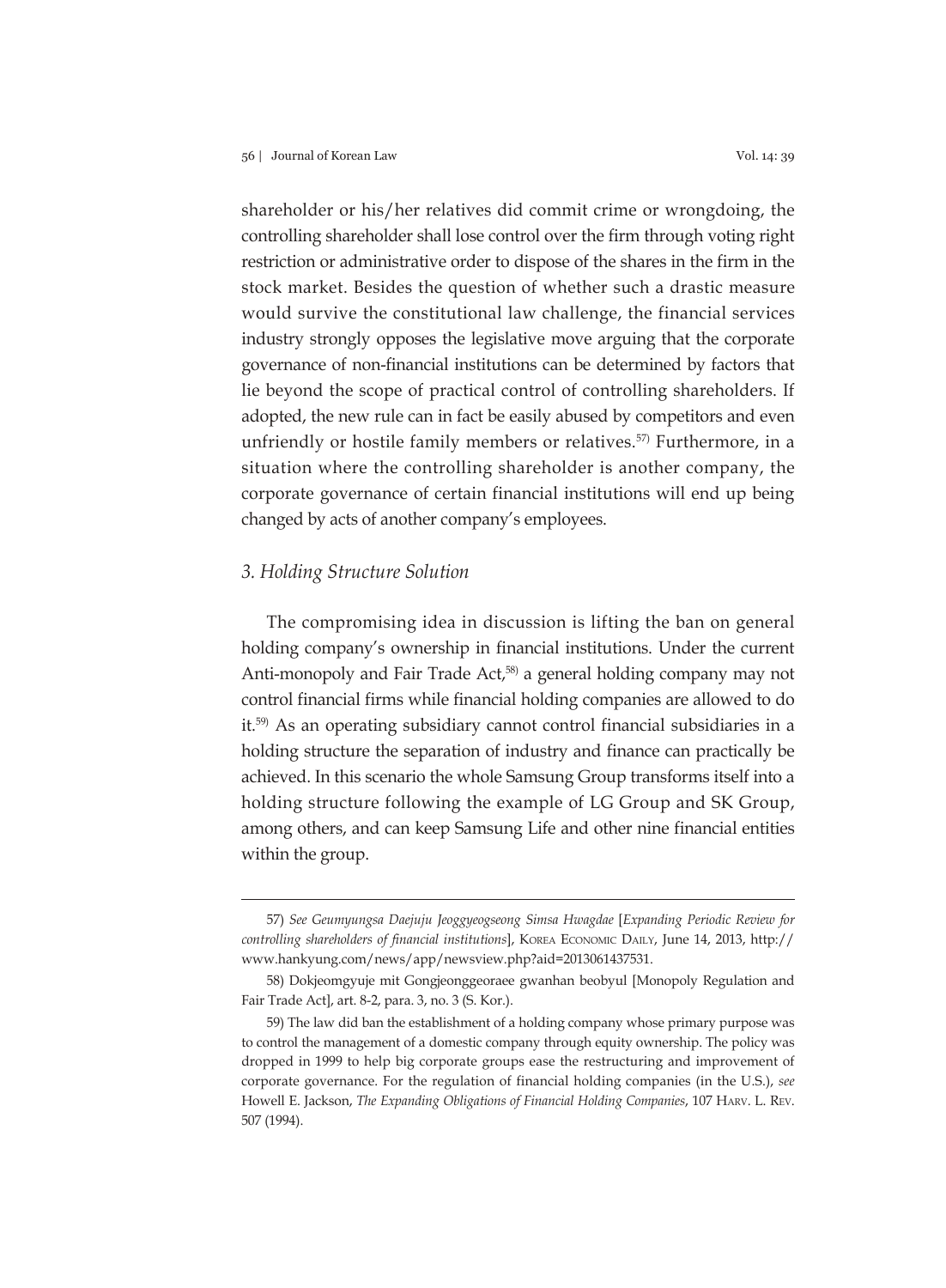Another idea is the mezzanine (financial) holding company. According to this, general holding companies shall be allowed to control mezzanine holding companies that may own financial institutions.<sup>60)</sup> Mezzanine holding companies will become subject to strengthened financial supervision. This scenario offers a less expensive way for Samsung to deal with the issue because it does not require the restructuring of the entire group. In any case, the dual-class commons regime as in the Investor and SEB relationship in the Wallenberg Sphere would be the practical solution especially because it is likely that the Korean government would allow the dual-class regime only to private companies, if at all.<sup>61)</sup>

#### *4. The Perils of Over-Regulation*

It is a very common phenomenon throughout history that politicians and government officials supported by scholars and other experts try to change or reform the existing system whenever a scandal takes place. Sometimes it comes with significant regulatory costs. One of the most recent examples is arguably the U.S. Sarbanes-Oxley Act of 2002,<sup>62)</sup> and the Dodd-Frank Act of 2010 may become another example.<sup>63</sup> On the one hand, it is a constructive approach. Things must be fixed if they are broken. On the other hand, they easily forget that scandals always involve illegal and criminal acts of those people who are responsible for damages to investors,

<sup>60)</sup> *See Yeo, Jjunggan Geumyungjijusa doib jaechujin* [*Ruling Party to push for mezzanine financial holding company*], Chosun Biz, Nov. 24, 2014, http://biz.chosun.com/site/data/html\_ dir/2014/11/24/2014112402891.html (reporting that the ruling party was ready to push the bill).

<sup>61)</sup> *See* the draft article by the Korean Ministry of Justice's expert group in Kim, *supra* note 40 at 274.

<sup>62)</sup> For critical assessments, *see* Roberta Romano, *Does the Sarbanes-Oxley Act Have a Future?*, 26 Yale J. on Reg. 229 (2009); Roberta Romano, *The Sarbanes-Oxley Act and the Making of Quack Corporate Governance*, 114 Yale L.J. 1521 (2005); William J. Carney, *The Costs of Being Public After Sarbanes-Oxley: The Irony of "Going Private,"* 55 Emory L.J. 141 (2006). *But, see* Donald C. Langevoort, *The Social Construction of Sarbanes-Oxley*, 105 Mich. L. Rev. 1817 (2007).

<sup>63)</sup> *See, e.g.*, Diane Katz, *Dodd-Frank at Year Three: Onerous and Costly* (Heritage Foundation, Heritage Issue Brief No. 3993, July 19, 2013); Paul Rose & Christopher J. Walker, *Dodd-Frank Regulators, Cost-Benefit Analysis, and Agency Capture*, 66 Stanford Law Review Online (2013), *available at* http://www.stanfordlawreview.org/online/dodd-frankregulators-cost-benefit-analysis-and-agency-capture.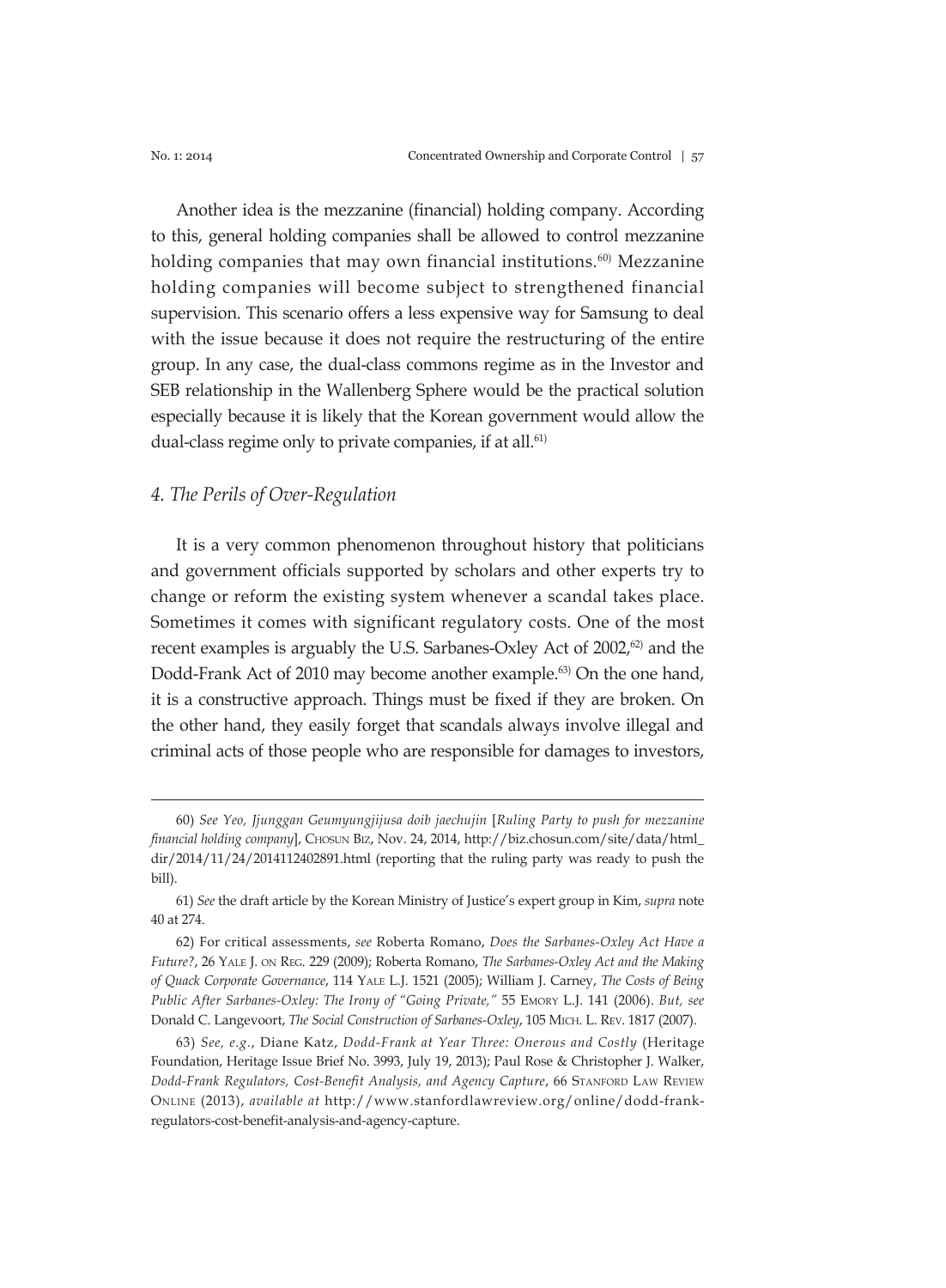shareholders, and the economy. It is true that Korean firms may take advantage of the financial affiliates in bad times. However, policy should

not be formulated on a worst case and/or isolated scenario. It is like unfairly punishing honest firms for acts committed by the bad guys. It may also invite opportunistic behavior and corruptive practices in bureaucracy out of the labyrinth of regulatory and supervisory details that ultimately create further reform needs.<sup>64)</sup>

It has been discussed in the parliament that Samsung Life's voting rights in Samsung Electronics should be restricted through amending the Anti-monopoly and Fair Trade Act. How the idea survives the constitutional law challenge is not an issue for politicians. The Constitutional Court of Korea has become the most active constitutional law court in the world reviewing and overturning unconstitutional laws passed by the Korean parliament. When Samsung Life in fact gets separated from the Samsung Group structure, the family control over the group may become weak. There is no way for the family to maintain effective control over Samsung Electronics, the world's thirteenth largest firm, without the 'assistance' of Samsung Life. This puts Samsung in the awkward position that it seems to oppose or resist the government policy. As a result, the whole discussion on the separation of industry and finance has somehow become a Samsung issue which is misleading and unfortunate. The lawmakers seem to try to avoid such an impression, but it is obvious simply because the Samsung issue stands out in any discussion.

# **V. Concluding Remarks**

As Gilson observed, "the presence of family ownership.. facilitates the development and maintenance of the reputation necessary for a corporation's commercial success "in a bad commercial law environment.<sup>65)</sup> The best example is the Wallenberg Sphere in Sweden, a Scandinavian legal

<sup>64)</sup> *See* Kim Hwa-Jin, Geumyungui Samseongjeonja [A Samsung Electronics in Finance] 124- 126 (2014) (S. Kor.).

<sup>65)</sup> *See* Ronald J. Gilson, *Controlling Family Shareholders in Developing Countries: Anchoring Relational Exchange*, 60 Stan. L. Rev. 633, 636 (2007).